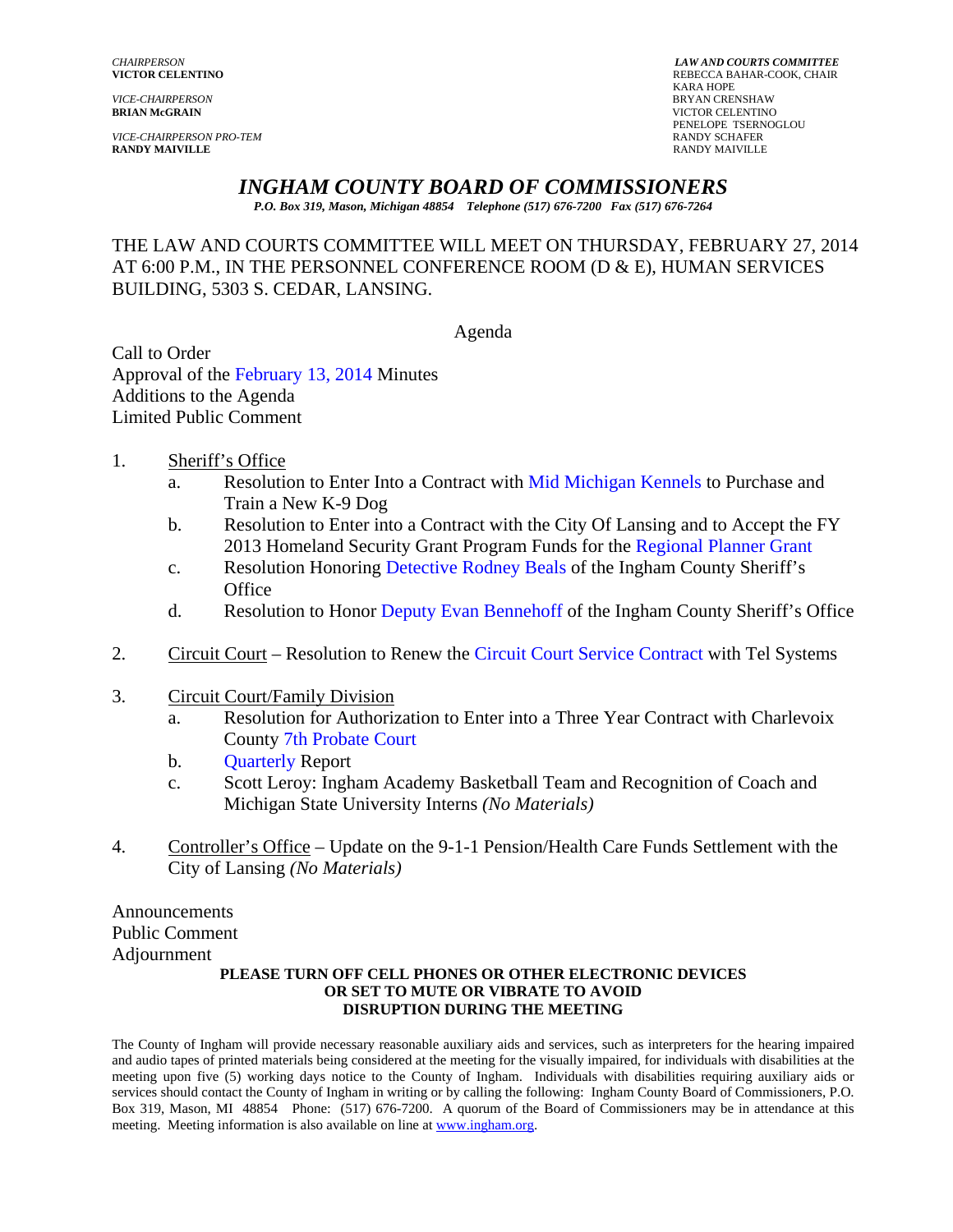# LAW & COURTS COMMITTEE February 13, 2014 Draft – Minutes

<span id="page-1-0"></span>

| <b>Members Present:</b> | Rebecca Bahar-Cook, Kara Hope, Victor Celentino, Penelope Tsernoglou,<br>Randy Schafer and Randy Maiville |
|-------------------------|-----------------------------------------------------------------------------------------------------------|
| <b>Members Absent:</b>  | Bryan Crenshaw                                                                                            |
| Others Present:         | John Neilsen, Travis Parsons, Lance Langdon, Jennifer Shuster and others                                  |

The meeting was called to order by Chairperson Bahar-Cook at 6:00 p.m. in the Personnel Conference Room "D & E" of the Human Services Building, 5303 S. Cedar Street, Lansing, Michigan.

Approval of the January 16, 2014 Minutes

MOVED BY COMM. CELENTINO, SUPPORTED BY COMM. HOPE, TO APPROVE THE MINUTES OF THE JANUARY 16, 2014 LAW & COURTS COMMITTEE MEETING AS PRESENTED.

MOTION CARRIED UNANIMOUSLY. Absent: Commissioner Crenshaw.

Additions to the Agenda

None.

Limited Public Comment

None.

MOVED BY COMM. SCHAFER, SUPPORTED BY COMM. MAIVILLE, TO APPROVE A CONSENT AGENDA FOR THE FOLLOWING ACTION ITEMS:

- 1. Circuit Court Family Division Resolution Authorizing Family Dependency Treatment Court to Enter into a Subcontract with Dr. Norman Miller
- 3. 9-1-1 Director
	- a. Resolution Authorizing Contracts with TriTech for a New Computer Aided Dispatch (CAD) and Priority Dispatch for Computerized Emergency Medical Dispatch (ProQA) for the Ingham County 9-1-1 Central Dispatch Center

MOTION CARRIED UNANIMOUSLY. Absent: Commissioner Crenshaw.

MOVED BY COMM. SCHAFER, SUPPORTED BY COMM. MAIVILLE, TO APPROVE THE ITEMS ON THE CONSENT AGENDA.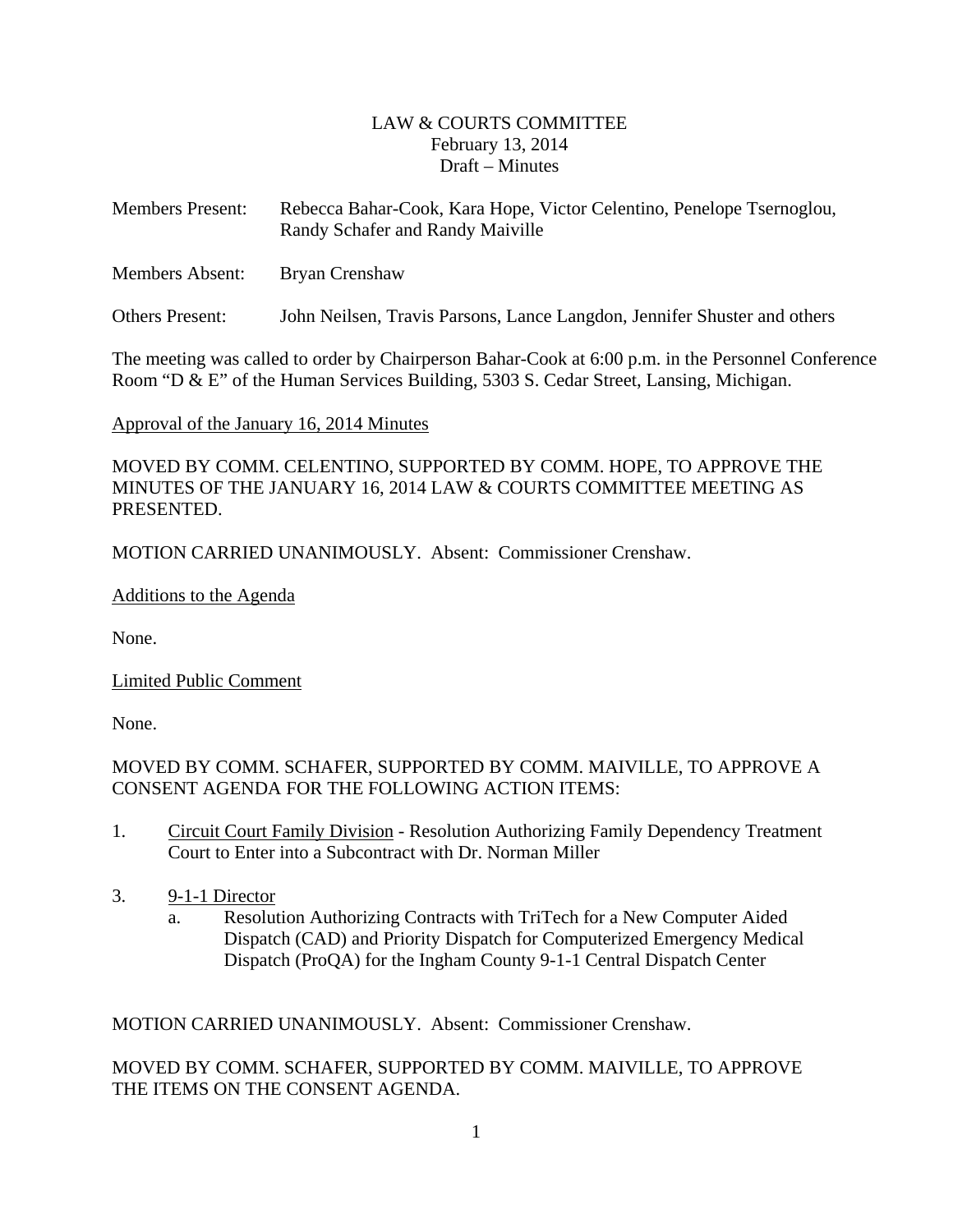### MOTION CARRIED UNANIMOUSLY. Absent: Commissioner Crenshaw.

2. Controller's Office - Resolution to Reclassify the Animal Control Director Position

# MOVED BY COMM. SCHAFER, SUPPORTED BY COMM. MAIVILLE, TO APPROVE THE RESOLUTION TO RECLASSIFY THE ANIMAL CONTROL DIRECTOR POSITION.

Discussion.

Travis Parsons, Human Resources Director, addressed the Committee regarding the updated proposed job description of the Animal Control Director.

Chairperson Bahar-Cook stated that the job description had not been updated since 2004 when Jamie McAloon Lampman initially took the position. Upon her resignation, she was asked to submit an update to the job description.

Mr. Parsons stated that the proposed job description focuses on financial, interpersonal and communication skills. He also stated that the proposed job description squarely places the position in a grade 12 level.

John Neilsen, Chief Deputy Controller, stated that the Animal Control Director not only spends time with volunteer staff, but that fundraising is a critical component to the position in order to keep current processes going.

Chairperson Bahar-Cook stated that the interview process to hire the new Animal Control Director will follow the same recent process used to hire the new Health Officer. She said everyone on the search committee will sort through the applications and interview questions as a lot of lengthy questions have been submitted. Chairperson Bahar-Cook said she likes to keep the interview length to 45 minutes.

MOTION CARRIED UNANIMOUSLY. Absent: Commissioner Crenshaw.

3. 9-1-1 Director b. Update on the Ingham County 9-1-1 Center

#### Discussion.

Lance Langdon, Director of the Ingham County 9-1-1 Dispatch Center, addressed the Committee to give an update on the Center. He spoke about staffing and said he will be making a few job offers next week and also another testing session will be held March  $5<sup>th</sup>-7<sup>th</sup>$  at the Ingham County Fairgrounds.

Mr. Langdon also stated that the current phone project has had a few technical difficulties, but should still be an easy switch.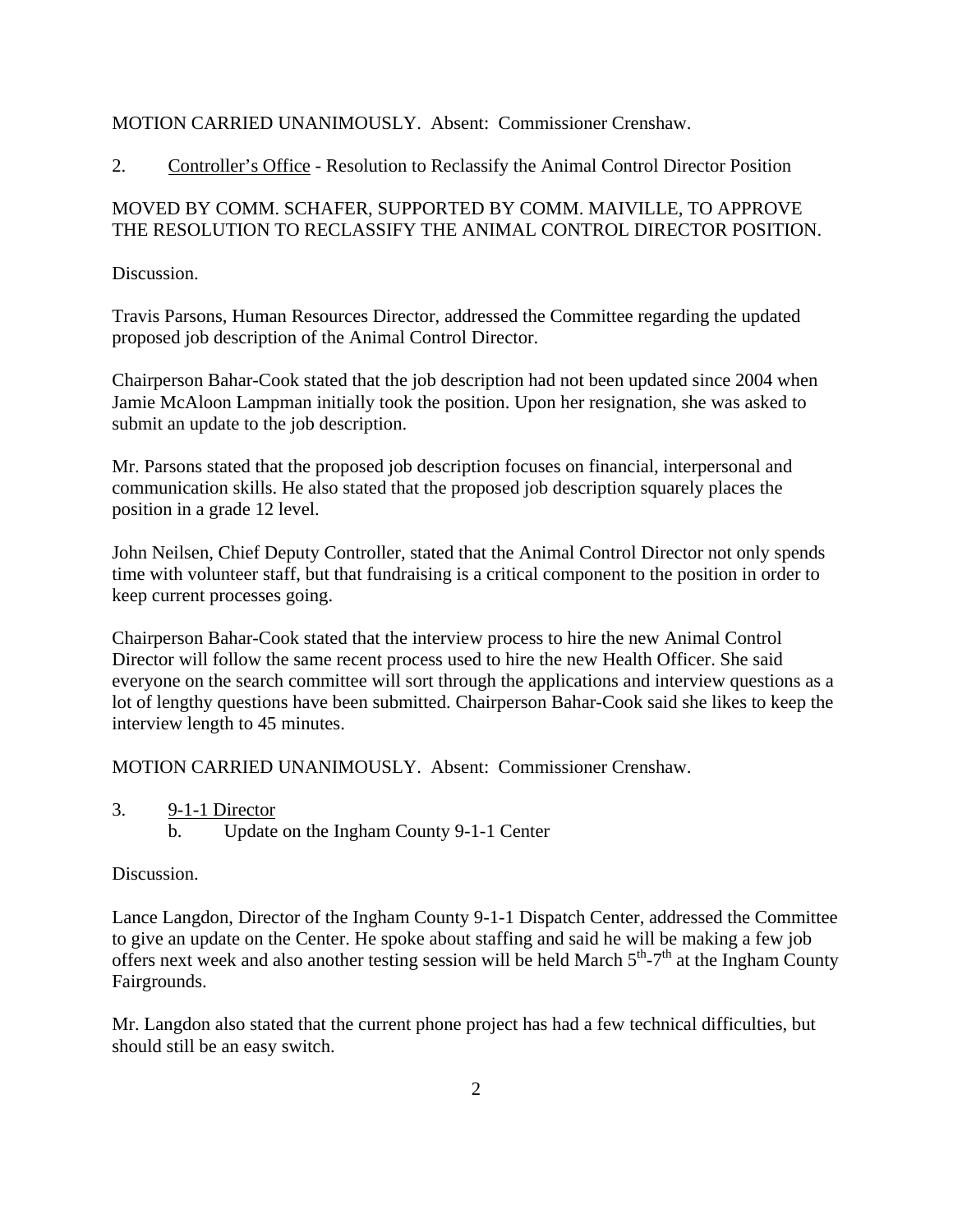Commissioner Maiville asked for an update on the 9-1-1 Pension / Health Care funds settlement with the City of Lansing

Mr. Neilsen stated that Ingham County has hired an actuary and they are in the process of reviewing source documents and background material.

He said the County's actuary will meet with the actuary of the City of Lansing when he is done reviewing the submitted materials to give us a joint recommendation on the fair distribution of the 911 pension funds in question. Lastly, Mr. Neilsen stated that they will also resolve the amount of the Health Care funds to be distributed to the County by the City of Lansing at the same time.

Chairperson Bahar-Cook requested that an update on the 9-1-1 Pension be added to the agenda for the Law & Courts February 27, 2014 meeting under Controller's Office.

- 4. Board Referrals
	- a. Letter from State of Michigan Department of Human Services Regarding the Ingham County Amended 2013-14 Annual Plan and Budget for Child Care Fund Expenditures
	- b. Letter from State of Michigan State 9-1-1 Committee Regarding Notice to Communication Providers of the 911 Surcharges in Michigan

Chairperson Bahar-Cook explained the two Board referrals to the Committee. No action was taken at this time.

Announcements

None.

Public Comment

None.

The meeting was adjourned at approximately 6:28 p.m.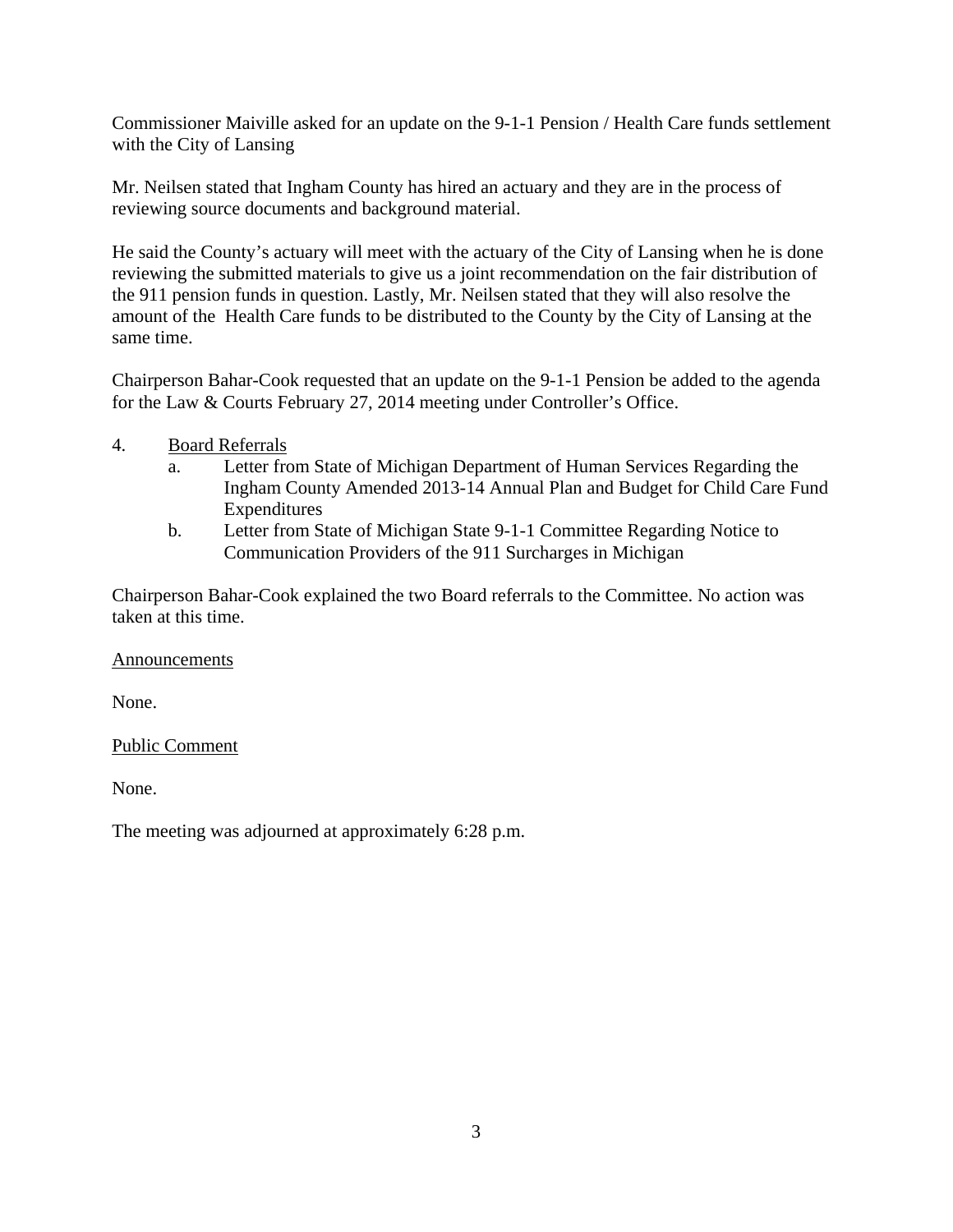# **FEBRUARY 27, 2014 LAW & COURTS AGENDA STAFF REVIEW SUMMARY**

# **RESOLUTION ACTION ITEMS:**

# **The Chief Deputy Controller is recommending approval of the following resolutions/actions:**

*1. Sheriff's Office* 

*Resolution to Enter into a Contract with Mid Michigan Kennels to Purchase and Train a New K-9 Dog* 

This resolution authorizes entering into a contract with Mid Michigan Kennels, not to exceed \$7,500 from drug forfeiture funds, for the Ingham County Sheriff's Office to purchase a new K-9 dog and to train its handler. This replaces K-9 Luger who was unexpectedly killed in an accident. (see attached memo for details)

*Resolution to Enter into a Contract with the City of Lansing and to Accept the FY 2013 Homeland Security Grant Program Funds for the Regional Planner Grant* 

This resolution authorizes the acceptance of the 2013 State Homeland Security Grant Regional Planner Grant from the Michigan Department of State Police, Emergency Management Division, subcontracted through the City of Lansing, for the time period of May 1, 2014 through April 30, 2015, at a total cost not to exceed \$60,000.00 (no match required) for the expenses incurred for the temporary Regional Planner. The Regional Planner is an employee of the Region 1 Homeland Security Board, working on Regional projects that support Ingham County response efforts and is housed at the Sheriff's Office. (see attached memo for details )

*Resolution to Honor Detective Rodney Beals of the Ingham County Sheriff's Office Resolution to Honor Deputy Evan Bennehoff of the Ingham County Sheriff's Office* 

These resolutions authorize honoring two long time County Sheriff's Office employee's upon their retirement.

#### *2. Circuit Court - Resolution to Renew the Circuit Court Service Contract with Tel Systems*

This resolution authorizes the County to renew a service contract with TeL Systems for maintenance of the audio and video equipment in the courtrooms in the Veterans Memorial Courthouse. The term of the service of the contract is for calendar year 2014. The total cost is \$17,040, which is the same amount that has been paid since 2007. Funding for this contract is contained within the existing 2014 Circuit Court budget. (see attached memo for details)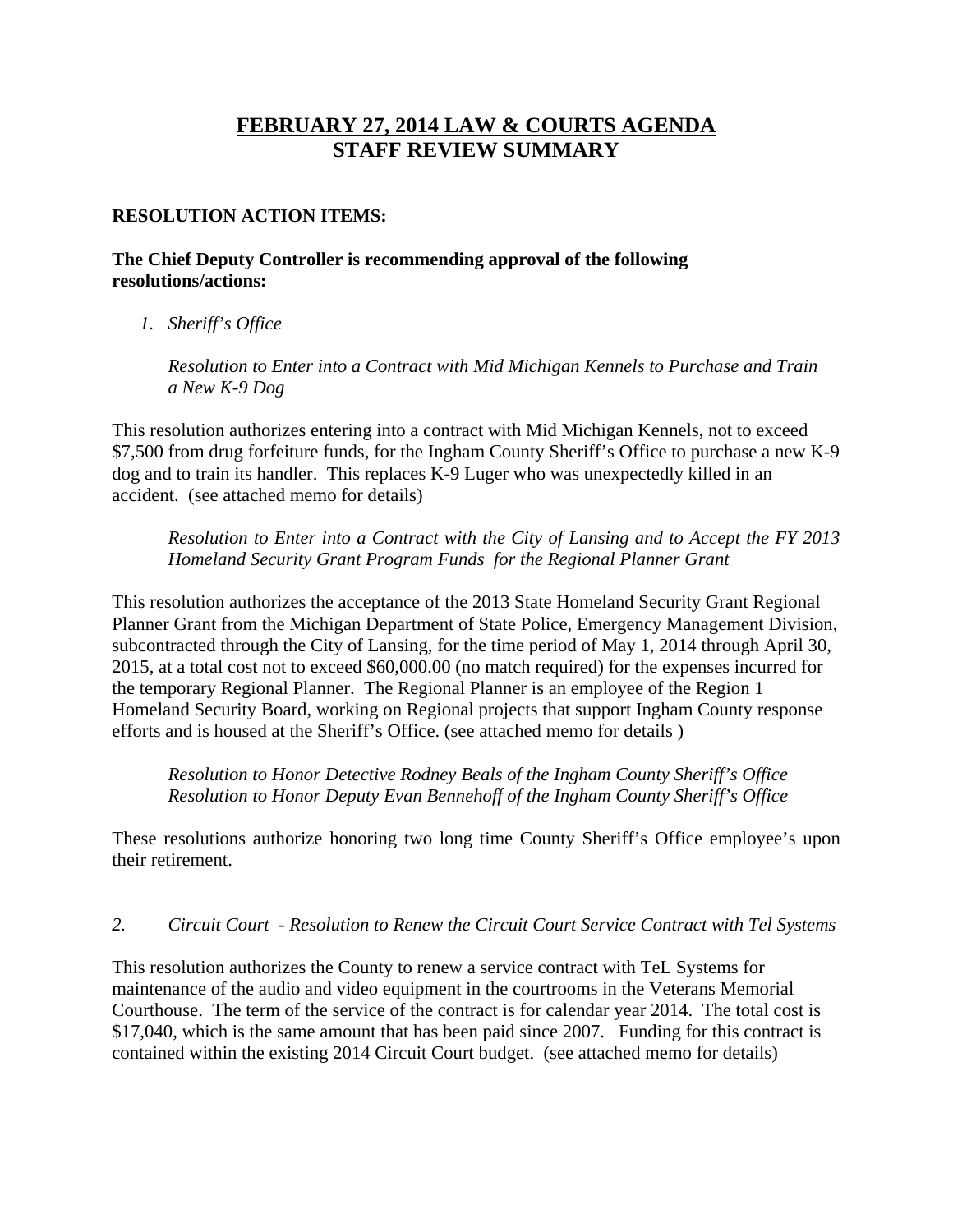- *3. Circuit Court/Family Division* 
	- *a. Resolution for Authorization to Enter Into a Three Year Contract with Charlevoix County 7th Probate Court*

This resolution authorizes a new agreement with Charlevoix County  $7<sup>th</sup>$  Probate Court for the care and treatment services of Court adjudicated youth not to exceed \$105 per day for the time period of February 27, 2014 through September 30, 2017. Funds are available within the Court's Child Care Fund budget for this fiscal year and will be budgeted for future years. (see attached memo for details)

# **This portion of the meeting is for informational items:**

- *b. Circuit Court Family Division Quarterly Report*
- *c. Scott Leroy: Ingham Academy Basketball Team and Recognition of Coach and Michigan State University Interns ( No Materials)*
- *4. Controller's Office*

*Update on the 9-1-1 Pension / Health Care Funds Settlement with the City of Lansing (No Materials)*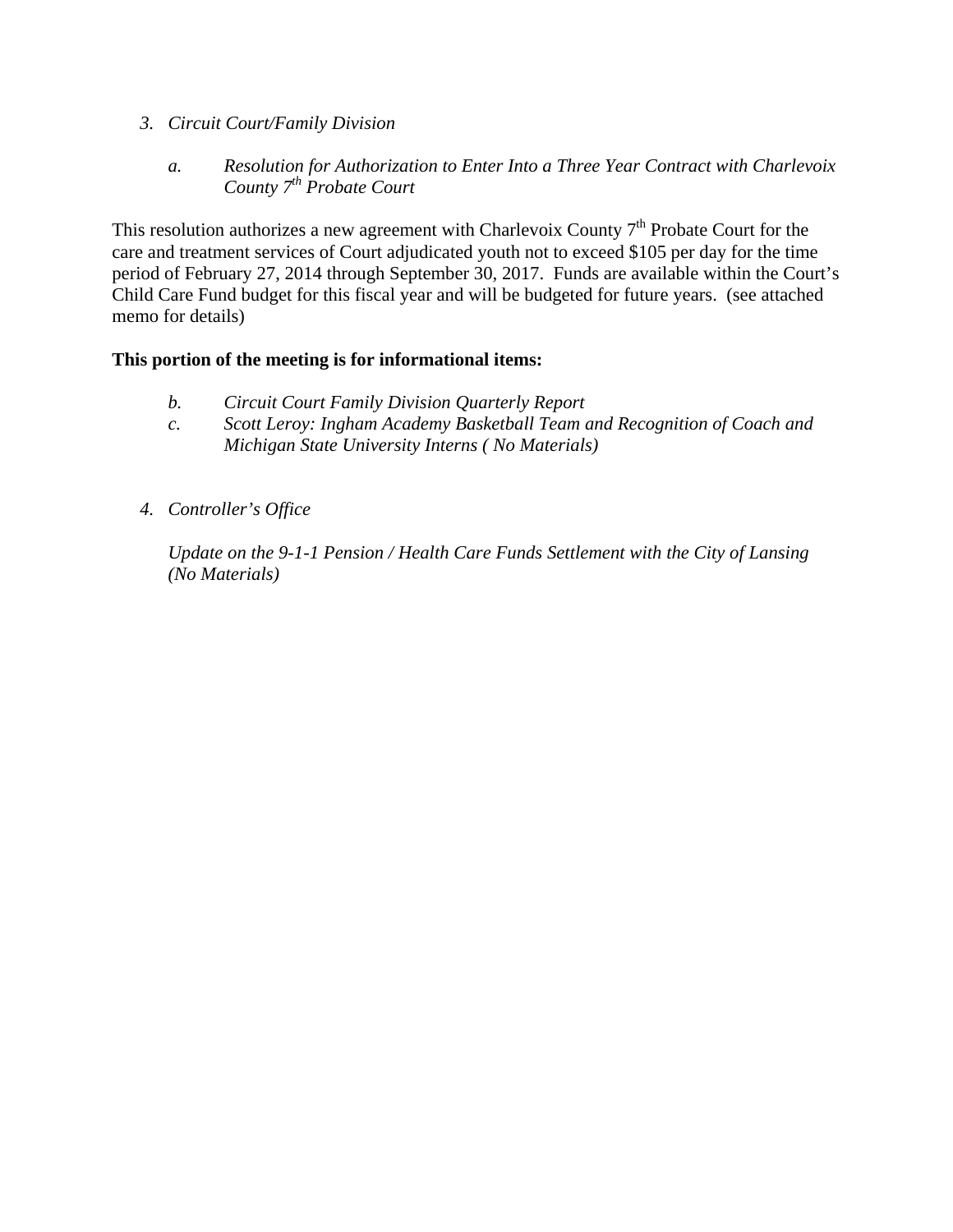#### **Agenda Item 1a**

# **M E M O R A N D U M**

<span id="page-6-0"></span>

| TO:          | Law & Courts Committee<br><b>Finance Committee</b> |
|--------------|----------------------------------------------------|
| <b>FROM:</b> | Major Joel Maatman                                 |
| DATE:        | February 14, 2014                                  |
| RK:          | Purchasing new ICSO K-9                            |

This resolution requests permission for the Ingham County Sheriff's Office to enter into a contract to purchase and train a new K-9 dog to replace K-9 Luger who was unexpectedly killed in an accident in November of 2013.

The cost to enter into this contract is quoted by Mid Michigan Kennels for \$7,500. This cost would be covered by using drug forfeiture funds.

This cost includes the purchase of the K-9 and training for its new handler.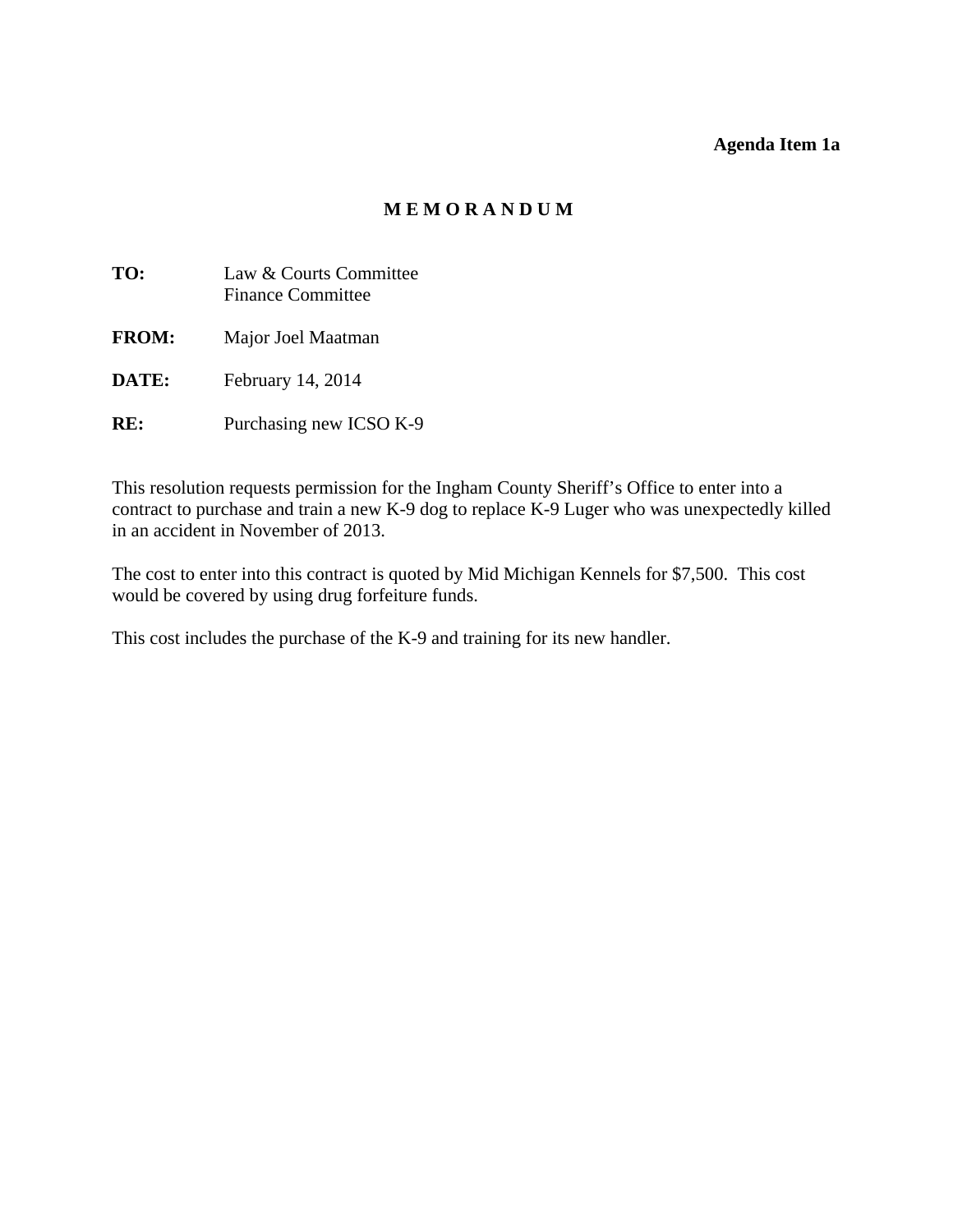#### **Agenda Item 1a**

Introduced by the Law & Courts and Finance Committees of the:

#### INGHAM COUNTY BOARD OF COMMISSIONERS

# **RESOLUTION TO ENTER INTO A CONTRACT WITH MID MICHIGAN KENNELS TO PURCHASE AND TRAIN A NEW K-9 DOG**

WHEREAS, the Ingham County Sheriff's Office has had, during Sheriff Wriggelsworth's tenure as the Sheriff, a K-9 Unit; and

WHEREAS, the Ingham County Sheriff's Office K-9 Unit is considred a regional asset that is used throughout Ingham County, through Mutual Aid request and calls for assistance to all Mid Michigan Police Agencies; and

WHEREAS, in November 2013, a tragic accident took the life of Ingham County Sheriff's Office seven year old K-9 Luger during a storm; and

WHEREAS, the Ingham County Sheriff's Office wants to purchase a new K-9 dog to replace K-9 Luger; and

WHEREAS, the Ingham County Sheriff's office has purchased the last two new K-9's and trained their respective handlers from Mid Michigan Kennels; and

WHEREAS, the Ingham County Sheriff's Office wants to enter into a contract with Mid Michigan Kennels to obtain a new K-9 and to train its new handler at a cost not to exceed \$7,500; and

WHEREAS, the Ingham County Sheriff's Office would use drug forfeiture funds to pay this contract cost.

THEREFORE BE IT RESOLVED, that the Ingham County Board of Commissioners approves entering into contract with Mid Michigan Kennels, not to exceed \$7,500.00 from 26533500 958010 (K-9 Corps) for the Ingham County Sheriff's Office to purchase a new K-9 dog and to train its handler.

BE IT FURTHER RESOLVED, that the Ingham County Board of Commissioners directs the Controller/Administrator to make the necessary budget adjustments in the Ingham County Sheriffs Office 2014 budget.

BE IT FURTHER RESOLVED, that the Ingham County Board of Commissioners authorizes the Board Chair to sign any necessary contract/purchase order documents that are consistent with this resolution and approved as to form by the County Attorney.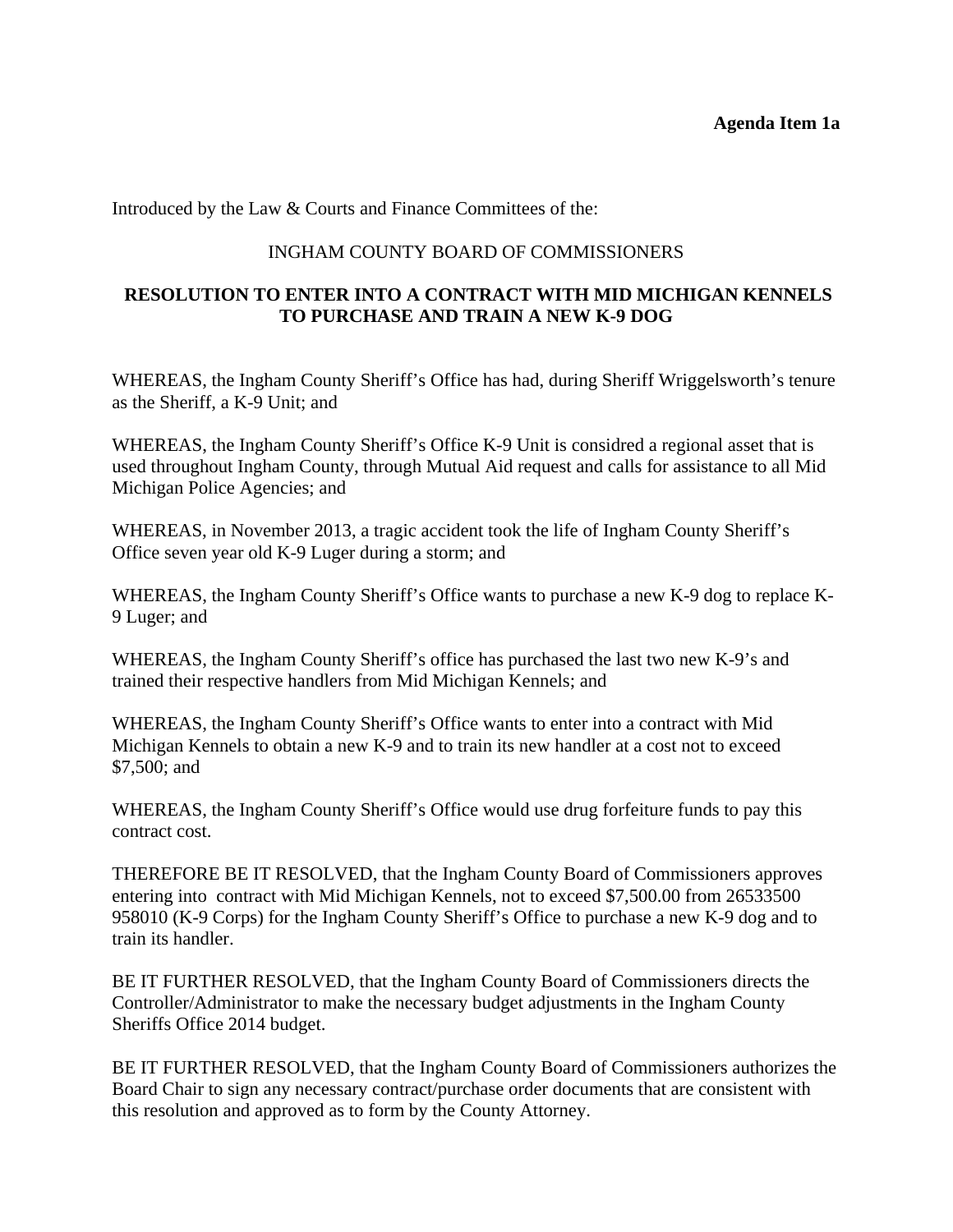<span id="page-8-0"></span>

| TO:   | Law and Courts Committee<br><b>Finance Committee</b>                                                              |
|-------|-------------------------------------------------------------------------------------------------------------------|
| FROM: | Sergeant Robert Ott<br>Ingham County Office of Homeland Security & Emergency Management                           |
| DATE: | February 13, 2014                                                                                                 |
| RE:   | RESOLUTION TO ENTER INTO A CONTRACT WITH THE CITY OF<br>LANSING AND TO ACCEPT THE FY 2013 HOMELAND SECURITY GRANT |

PROGRAM REGIONAL PLANNER GRANT FUNDS

Ingham County is accepting the FY 2013 Homeland Security Grant Program (HSGP) pass through funds from the City of Lansing to fund the Regional Planner position at the Ingham County Sheriff's Office of Homeland Security & Emergency Management. The City of Lansing is the Fiduciary Agent and has authorized the use of the FY 2013 HSGP funds for the Regional Planner Grant position and will reimburse Ingham County for the position. The Regional Planner Grant begins on May 1, 2014 through April 30, 2015 and the City of Lansing shall reimburse the County its actual costs for the Emergency Management Division – a Regional Planner Position up to, but not to exceed the sum of \$60,000.00 (no match required).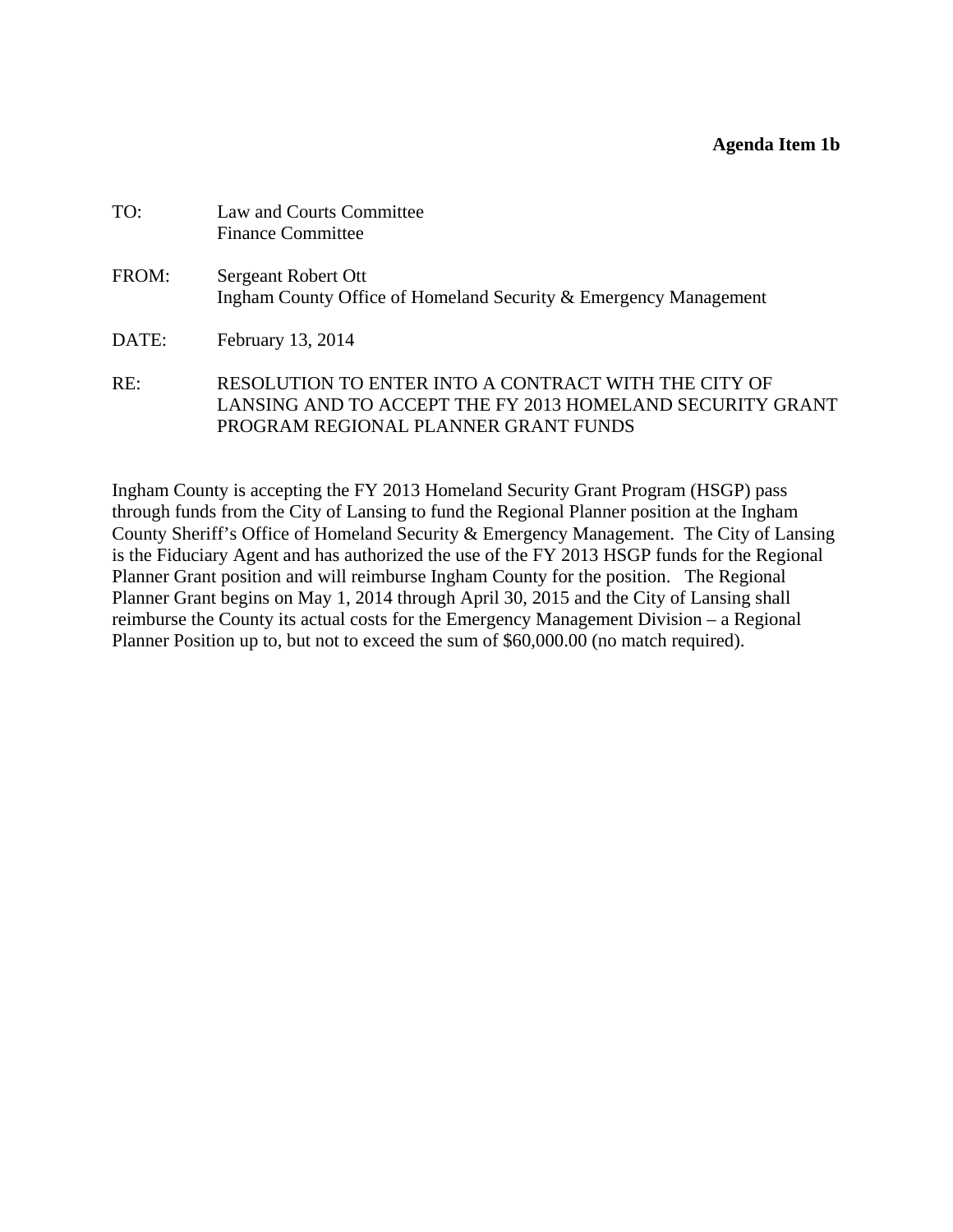Introduced by the Law and Courts and Finance Committees of the:

#### INGHAM COUNTY BOARD OF COMMISSIONERS

### **RESOLUTION TO ENTER INTO A CONTRACT WITH THE CITY OF LANSING AND TO ACCEPT THE FY 2013 HOMELAND SECURITY GRANT PROGRAM FUNDS FOR THE REGIONAL PLANNER GRANT**

WHEREAS, the Ingham County Sheriff's Office/Office of Homeland Security & Emergency Management has been approved to receive grant funds from the Department of State Police, Emergency Management Division, through the City of Lansing, to hire a temporary Regional Planner; and

WHEREAS, this temporary Regional Planner will perform research and provide data to support Regional Homeland Security efforts through the systematic planning, evaluation, and analysis of program elements in the areas of equipment acquisition, training, exercising, and planning as identified in the regions homeland security assessment and strategy; and

WHEREAS, the Regional Planner will also research and provide data through the systematic planning, evaluation, and analysis of projects in bio-terrorism, weapons of mass destruction, and CBRNE (Chemical, Biological, Radiological, Nuclear, Explosive) elements; and

WHEREAS, the Regional Planner is an employee of the Region 1 Homeland Security Board, working on Regional projects that support Ingham County response efforts and is housed at the Sheriff's Office; and

WHEREAS, the Ingham County Sheriff's Office/Office of Homeland Security & Emergency Management in cooperation with the Ingham County Local Emergency Planning Committee has identified some specialized needs eligible for funding through this grant; and

WHEREAS, the City of Lansing has agreed to be the fiduciary agent for these grant funds.

THEREFORE BE IT RESOLVED, the Ingham County Board of Commissioners authorizes entering into a contract with the City of Lansing, to be the fiduciary agent for the FY 2013 Department of Homeland Security, Homeland Security Grant Program, and the acceptance of grant funds, pending State approval for the expenses incurred for the temporary Regional Planner for the time period of May 1, 2014 through April 30, 2015, at a total cost not to exceed \$60,000.00 (no match required).

BE IT FURTHER RESOLVED, that the Ingham County Board of Commissioners directs the Controller/Administrator to make the necessary budget adjustments in the Ingham County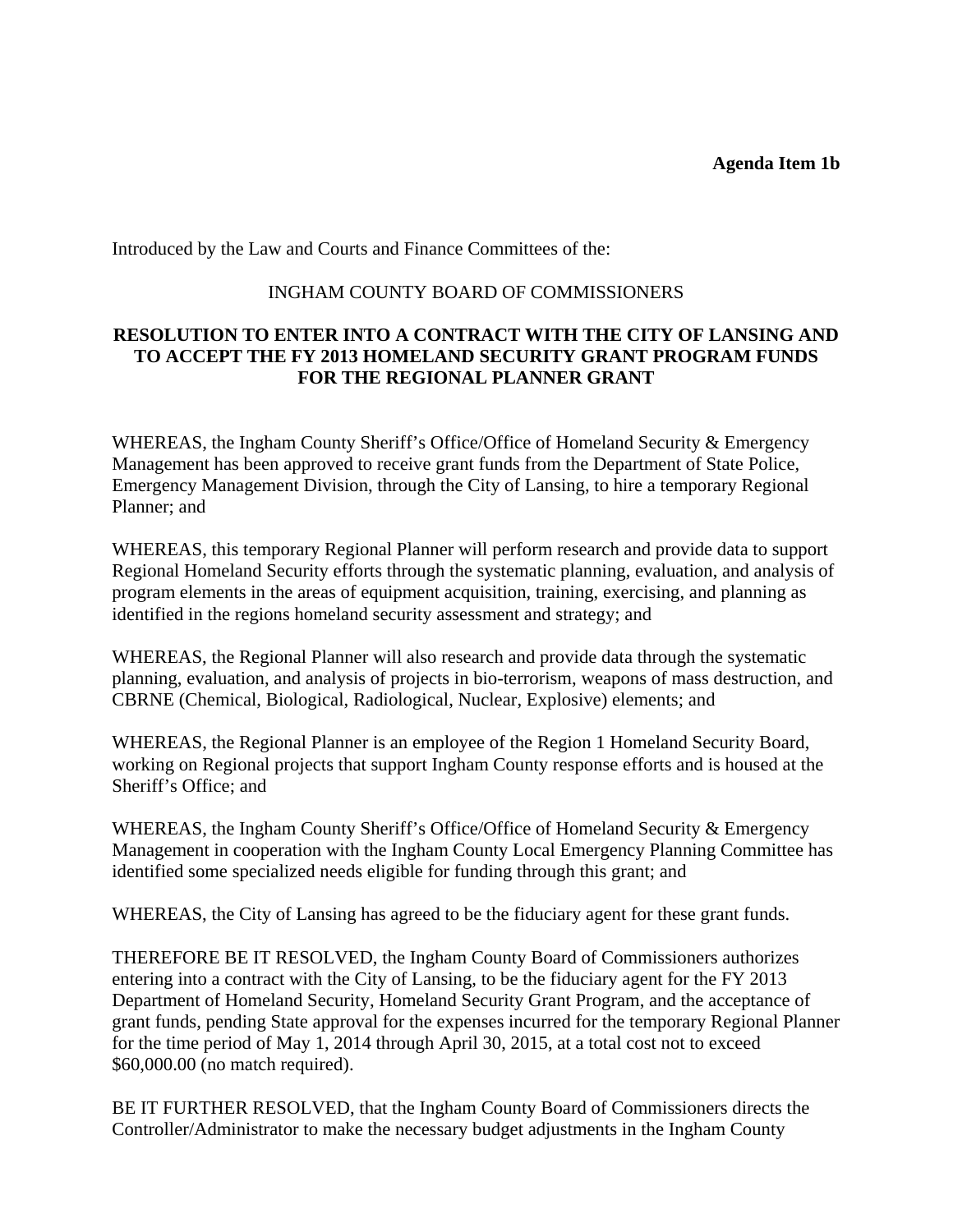Sheriff's Office, Office of Homeland Security & Emergency Management, 2014 and 2015 budgets.

BE IT FURTHER RESOLVED, the Ingham County Board of Commissioners authorizes the Board Chairperson to sign any necessary contract/subcontract documents that are consistent with this resolution and approved as to form by the County Attorney.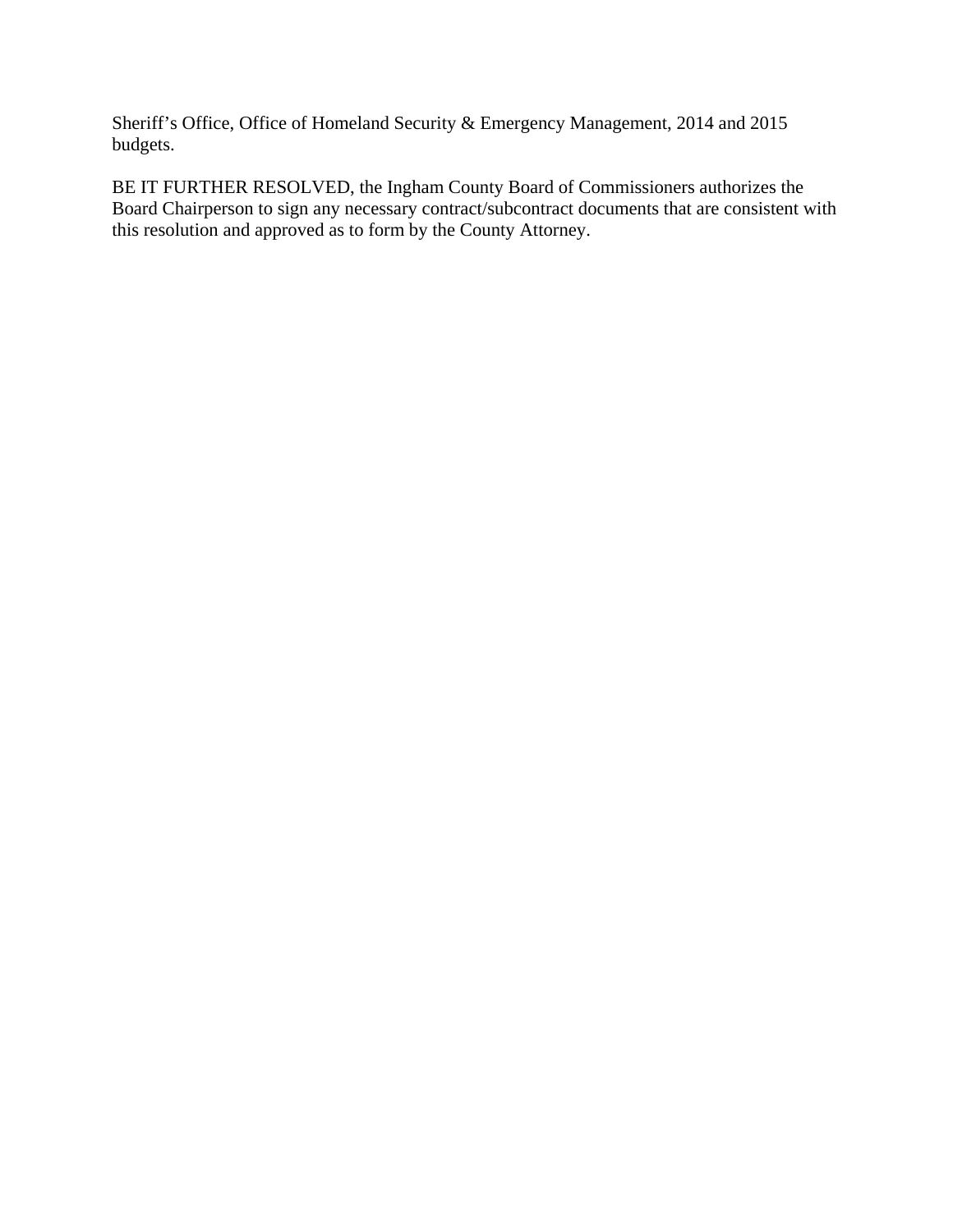# **Agenda Item 1c**

<span id="page-11-0"></span>**TO:** Law & Courts Committee

- **FROM:** Major Joel Maatman
- **DATE:** February 9, 2014
- RE: Retirement Resolution for Detective Rodney Beals

Summary of Proposed Action: This resolution will honor retired Detective Rodney Beals of the Ingham County Sheriff's Office for his dedicated 25 years of law enforcement career protecting the citizens of Ingham County.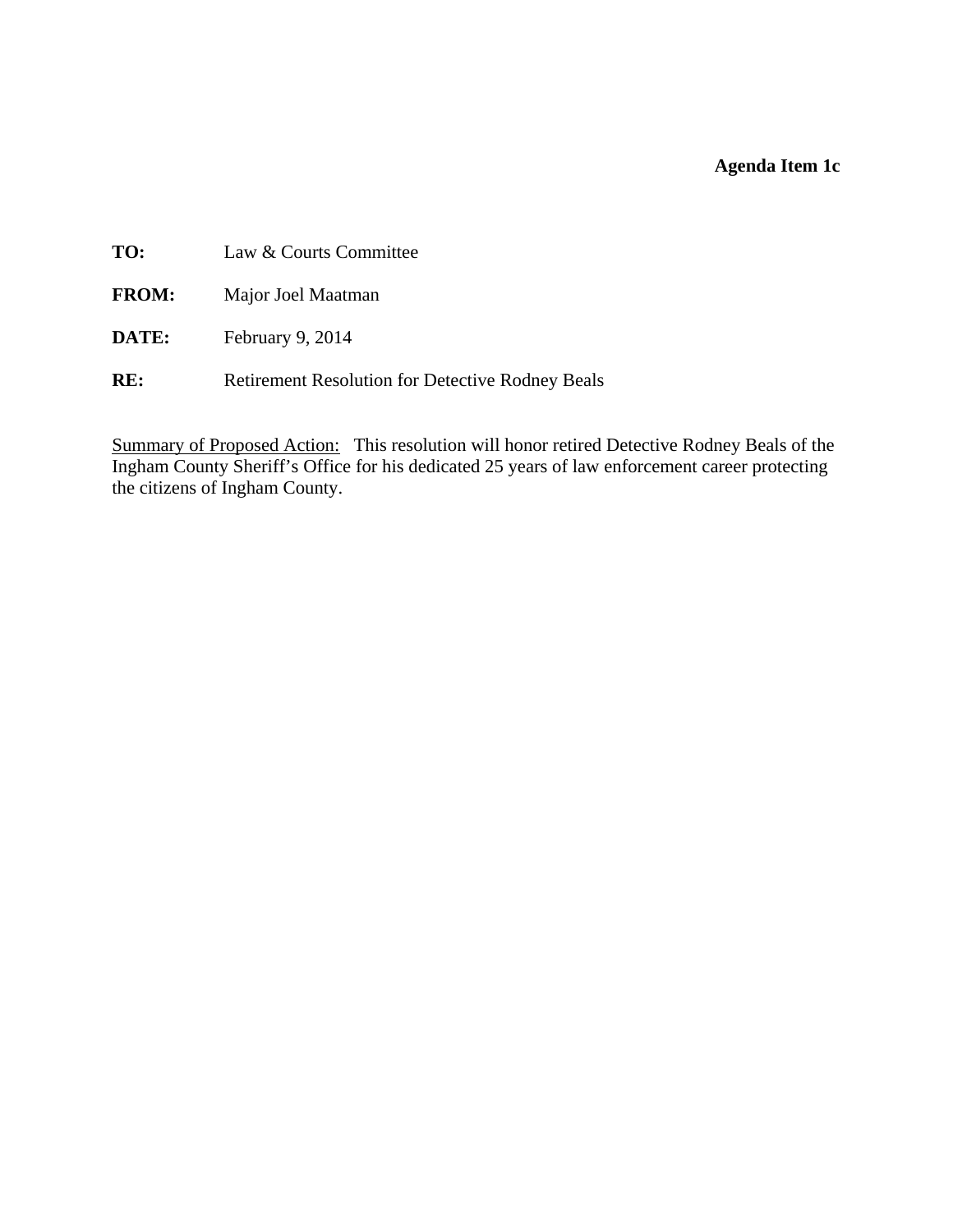**Agenda Item 1c** 

Introduced by the Law and Courts Committee of the:

# INGHAM COUNTY BOARD OF COMMISSIONERS

# **RESOLUTION HONORING DETECTIVE RODNEY BEALS OF THE INGHAM COUNTY SHERIFF'S OFFICE**

WHEREAS, Detective Rodney Beals was hired by the Ingham County Sheriff's Office as a Deputy in March of 1989 and assigned to the Corrections Division; and

WHEREAS, Detective Beals, after working several assignments in Corrections, was sent to the Mid-Michigan Police Academy in 1990 where he graduated and became a licensed MCOLES police officer; and

WHEREAS, upon his graduation from the Police Academy Rod was assigned to the Field Services Division of the Sheriff's Office, serving as a Deputy/Paramedic in the out county patrol unit along with being assigned to the Delhi Patrol Division; and

WHEREAS, in 1998 Rod was promoted to the rank of Detective and assigned to the Detective Unit, as an investigator with a specialty in Fire Investigations; and

WHEREAS, during his years as an investigator Rod investigated over 50 fires and was able to secure warrants and convictions on numerous individuals for arson; and

WHEREAS, Detective Beals was also assigned to a regional task force involving the East Lansing Police Department, the Michigan State University Police Department, and the Ingham County Sheriff's Office in the investigation of the Shemika Rodgers homicide resulting in the successful conviction of the two suspects responsible for this crime; and

WHEREAS, during his 25 year career in law enforcement Rodney worked on multiple homicides, armed robbery, and home invasion crimes which resulted in the successful prosecution of the suspect responsible; and

WHEREAS, throughout his career with the Ingham County Sheriff's Office Detective Rodney Beals received several letters of recognition, awards, and commendations from the Ingham County Sheriff's Office, East Lansing Police Department, and MADD; and

WHEREAS, after 25 years of dedicated service to the citizens of Ingham County Detective Rodney Beals is retiring on March 31, 2014.

THEREFORE BE IT RESOLVED, that the Ingham County Board of Commissioners hereby honors Detective Rodney Beals for his 25 years of dedicated service to the citizens of Ingham County and wishes him continued success in all of his future endeavors.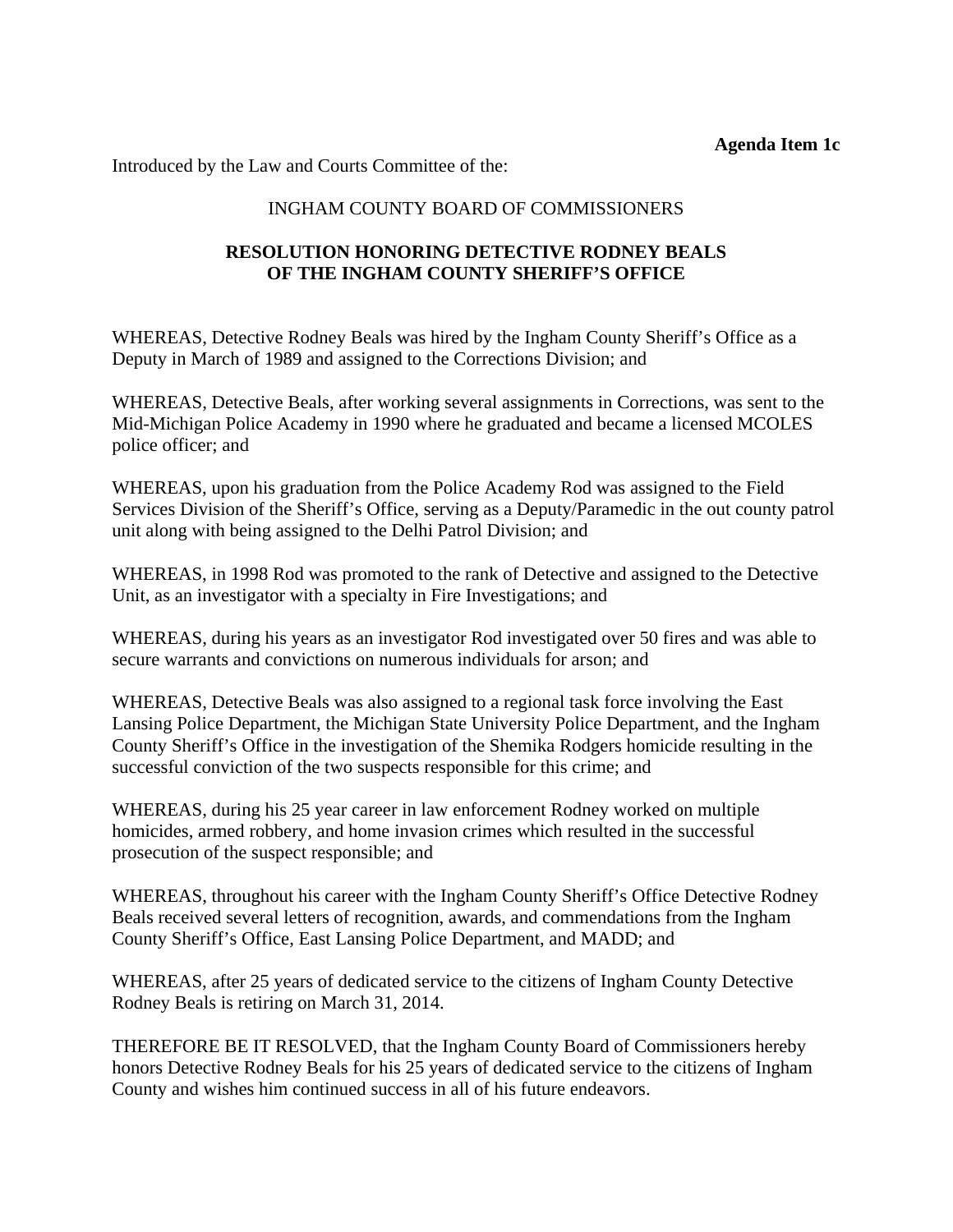# **Agenda Item 1d**

<span id="page-13-0"></span>**TO:** Law & Courts Committee

- **FROM:** Major Joel Maatman
- **DATE:** February 9, 2014
- RE: Retirement resolution for Deputy Evan Bennehoff

Summary of Proposed Action: This resolution will honor retired Deputy Evan Bennehoff of the Ingham County Sheriff's Office for his dedicated 25 years of law enforcement career protecting the citizens of Ingham County.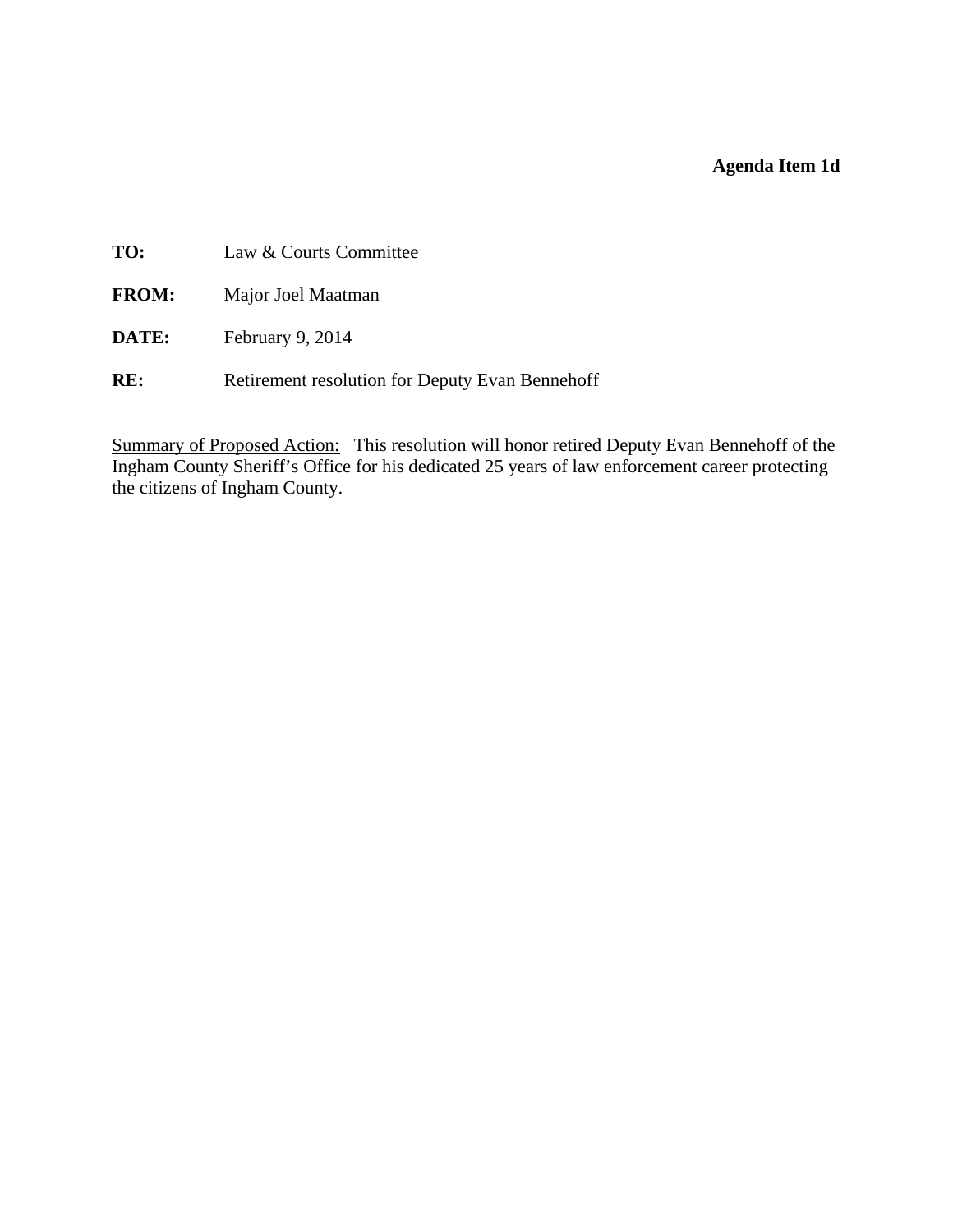#### **Agenda Item 1d**

Introduced by the Law and Courts Committee of the:

## INGHAM COUNTY BOARD OF COMMISSIONERS

# **RESOLUTION TO HONOR DEPUTY EVAN BENNEHOFF OF THE INGHAM COUNTY SHERIFF'S OFFICE**

WHEREAS, Deputy Evan Bennehoff was hired by the Ingham County Sheriff's Office as a Deputy in 1989 and assigned to the Corrections Division; and

WHEREAS, Deputy Bennehoff was sent to the Mid-Michigan Police Academy in 1997 where he graduated and became a licensed MCOLES police officer; and

WHEREAS, upon his graduation from the Police Academy Evan was assigned to the Field Services Division of the Sheriff's Office, serving as a Deputy Sheriff in the patrol unit; and

WHEREAS, in 1999 Evan was assigned to the Tri-County Metro Narcotics Unit as an undercover officer and investigator; and

WHEREAS, during his three years as an investigator with Tri-County Metro Narcotics Evan investigated over 100 drug cases and was able to secure warrants and convictions on numerous individuals for violating the Controlled Substance Act; and

WHEREAS, upon completion of his tour with Tri-County Metro Evan was re-assigned back to the patrol division where he worked out county and for the last five years with the Delhi Division Patrol Unit; and

WHEREAS, throughout his career Deputy Bennehoff was a dedicated deputy, solving numerous minor crimes to major felony crimes through his tenacity as an police investigator; and

WHEREAS, due to his professionalism, dedication and police knowledge it became apparent Evan was a go to person for his command; and

WHEREAS, during his 25 year career in law enforcement Evan served as a Defensive Tactics Instructor and Field Training Officer, training many Ingham County Sheriff's Office personnel; and

WHEREAS, throughout his career with the Ingham County Sheriff's Office Deputy Evan Bennehoff received over 50 letters of recognition, Unit Citations, Meritorious Service awards, a Bravery award, and Professional Excellent Commendations from the Ingham County Sheriff's Office, the Drug Enforcement Agency, and the Federal Bureau of Investigations; and

WHEREAS, after 25 years of dedicated service to the citizens of Ingham County Deputy Evan Bennehoff retired on February 14, 2014.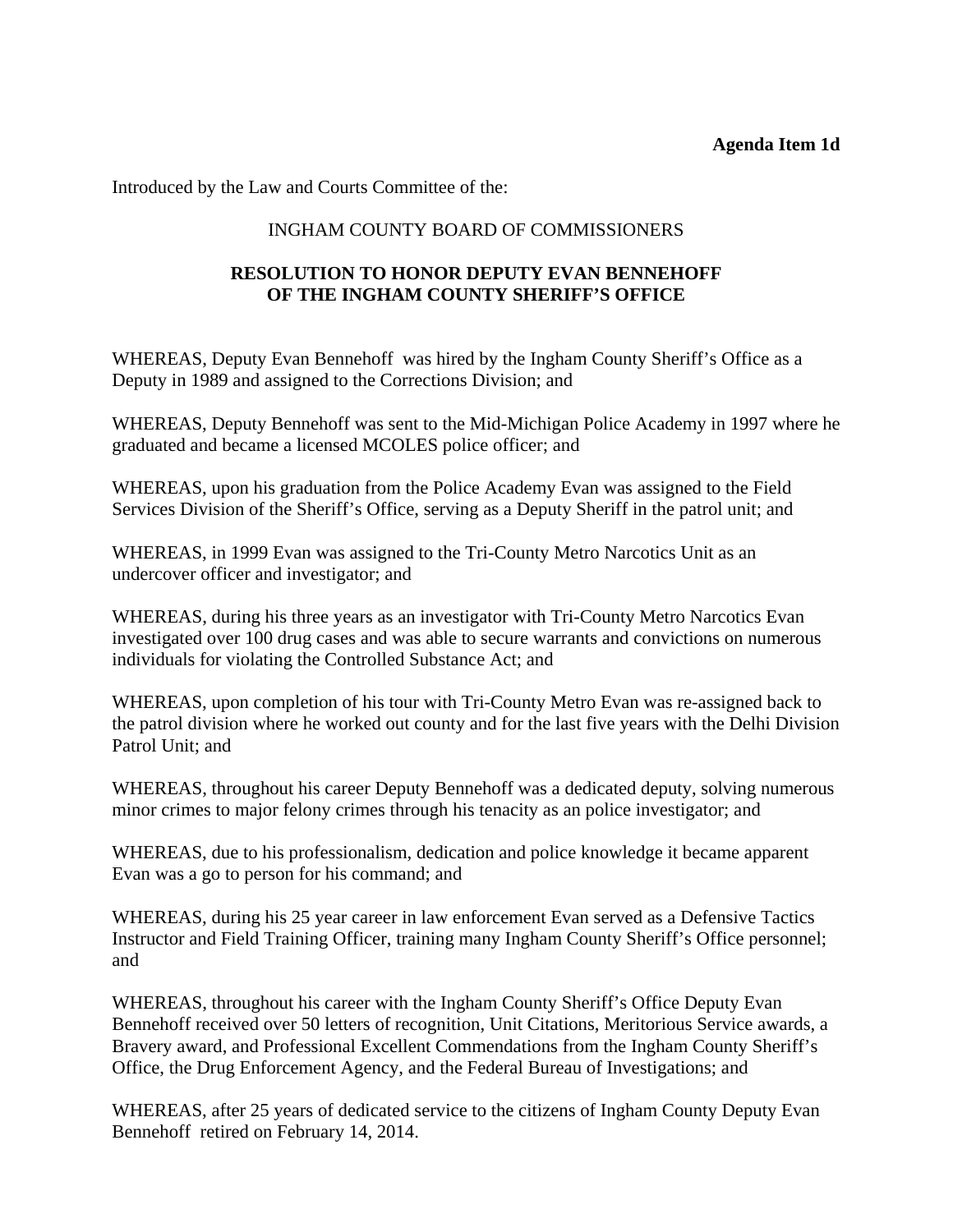THEREFORE BE IT RESOLVED, that the Ingham County Board of Commissioners hereby honors Deputy Evan Bennehoff for his 25 years of dedicated service to the citizens of Ingham County and wishes him continued success in all of his future endeavors.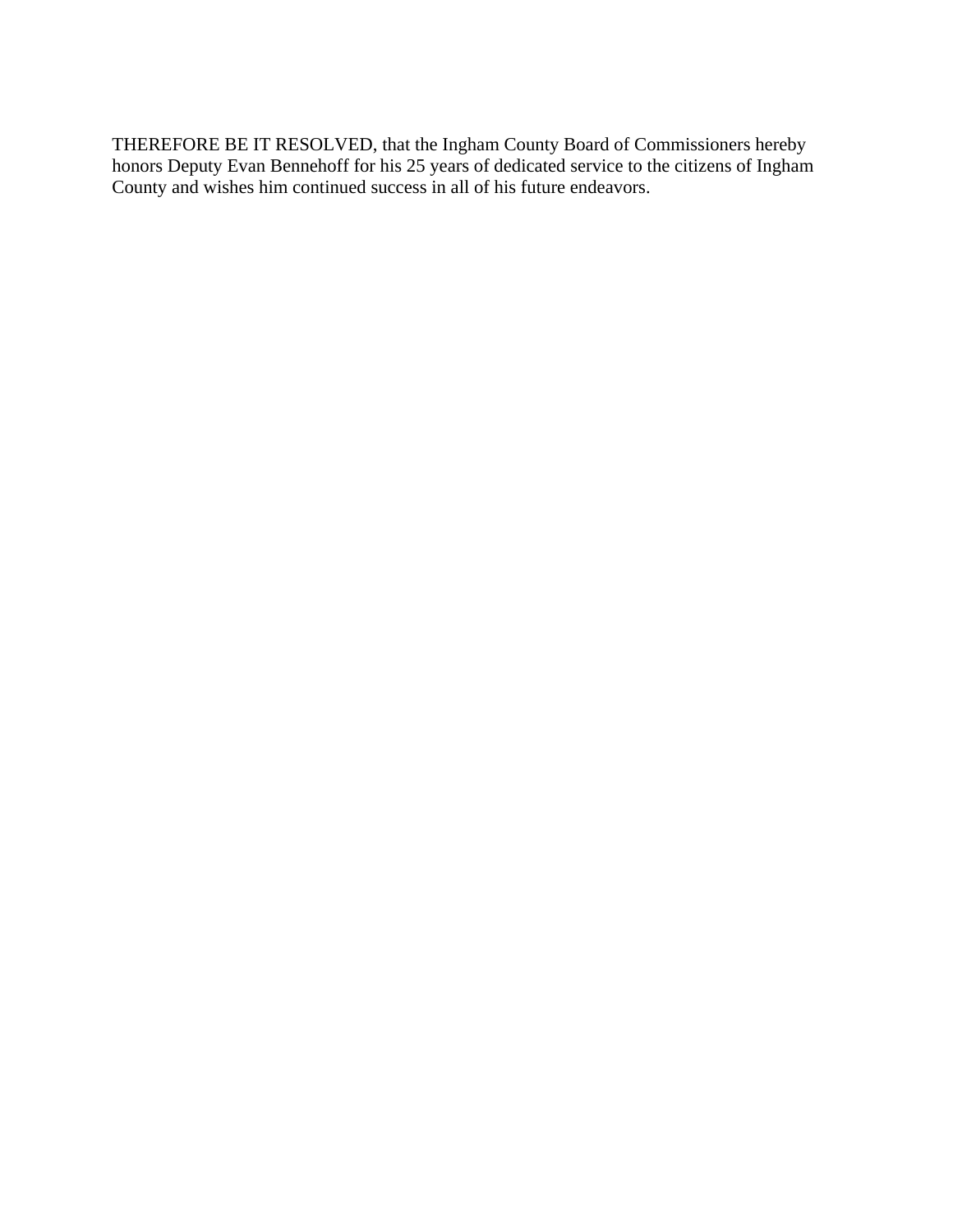#### **Agenda Item 2**

#### <span id="page-16-0"></span>**MEMORANDUM**

| TO:   | Law and Courts and Finance Committee                                    |
|-------|-------------------------------------------------------------------------|
| FROM: | <b>Shauna Dunnings</b>                                                  |
| DATE: | February 20, 2014                                                       |
| RE:   | Service Contract with TeL Systems for Circuit Court Courtroom Equipment |

Every year since 2006 the Circuit Court has entered into a service agreement with TeL Systems to provide preventative maintenance visits for all TeL Systems equipment in the courtrooms in the Veterans Memorial Courthouse. The service agreement also provides that all minor parts, labor and travel costs incurred as a result of equipment requiring repairs beyond the regular maintenance will be covered.

The term of the service contract is twelve months commencing on January 1, 2014. The total cost is \$17,040, which is the same amount that has been paid since 2007. Funding for this contract has been included in the 2014 Circuit Court budget.

This resolution request authorizes the County to enter into the service contract with TeL Systems for maintenance of the audio and video equipment in the courtrooms in the Veterans Memorial Courthouse.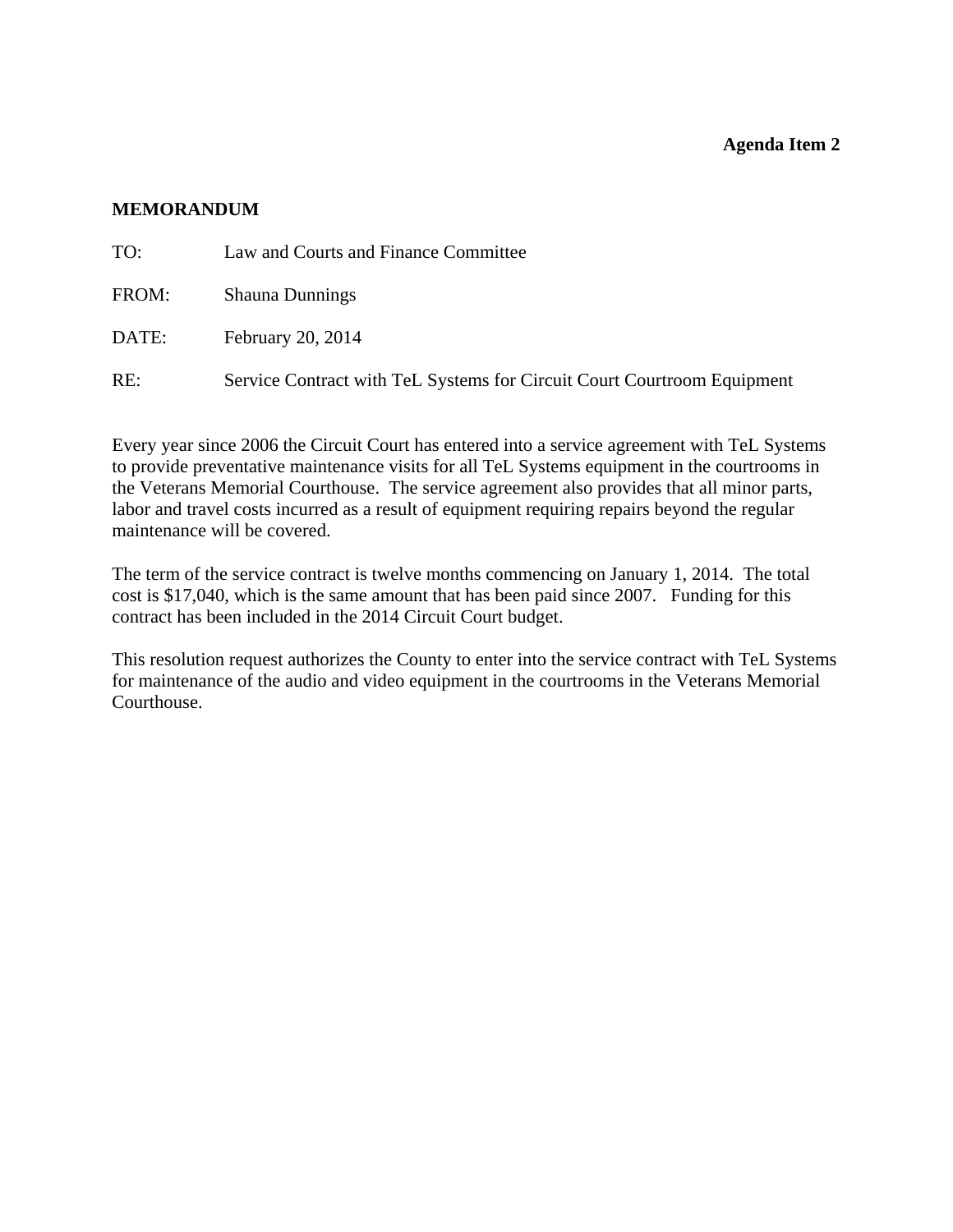#### **Agenda Item 2**

Introduced by the Law and Courts and Finance Committees of the:

#### INGHAM COUNTY BOARD OF COMMISSIONERS

# **RESOLUTION TO RENEW THE CIRCUIT COURT SERVICE CONTRACT WITH TeL SYSTEMS**

WHEREAS, each year since 2006 the Circuit Court has entered into an Audio/Video Service Contract with TeL Systems to provide preventative maintenance for all TeL Systems equipment in the courtrooms in the Veterans Memorial Courthouse; and

WHEREAS, all minor repairs, parts, labor and travel costs incurred as a result of equipment requiring repairs that are beyond regular maintenance will also be covered by the service contract; and

WHEREAS, the MIS department recommends entering into this service contract with TeL Systems; and

WHEREAS, funding for this contract has been included within the Circuit Court 2014 Adopted Budget.

THEREFORE BE IT RESOLVED, that the Ingham County Board of Commissioners authorizes entering into a twelve month service contract with TeL Systems in the amount of \$17,040 effective January 1, 2014 through December 31, 2014.

BE IT FURTHER RESOLVED, that the Ingham County Controller/Administrator is hereby authorized to make any adjustments necessary to properly budget and account for these expenditures.

BE IT FURTHER RESOLVED, that the Ingham County Board of Commissioners authorizes the Board Chairperson to sign any necessary contract documents that are consistent with this resolution and approved as to form by the County Attorney.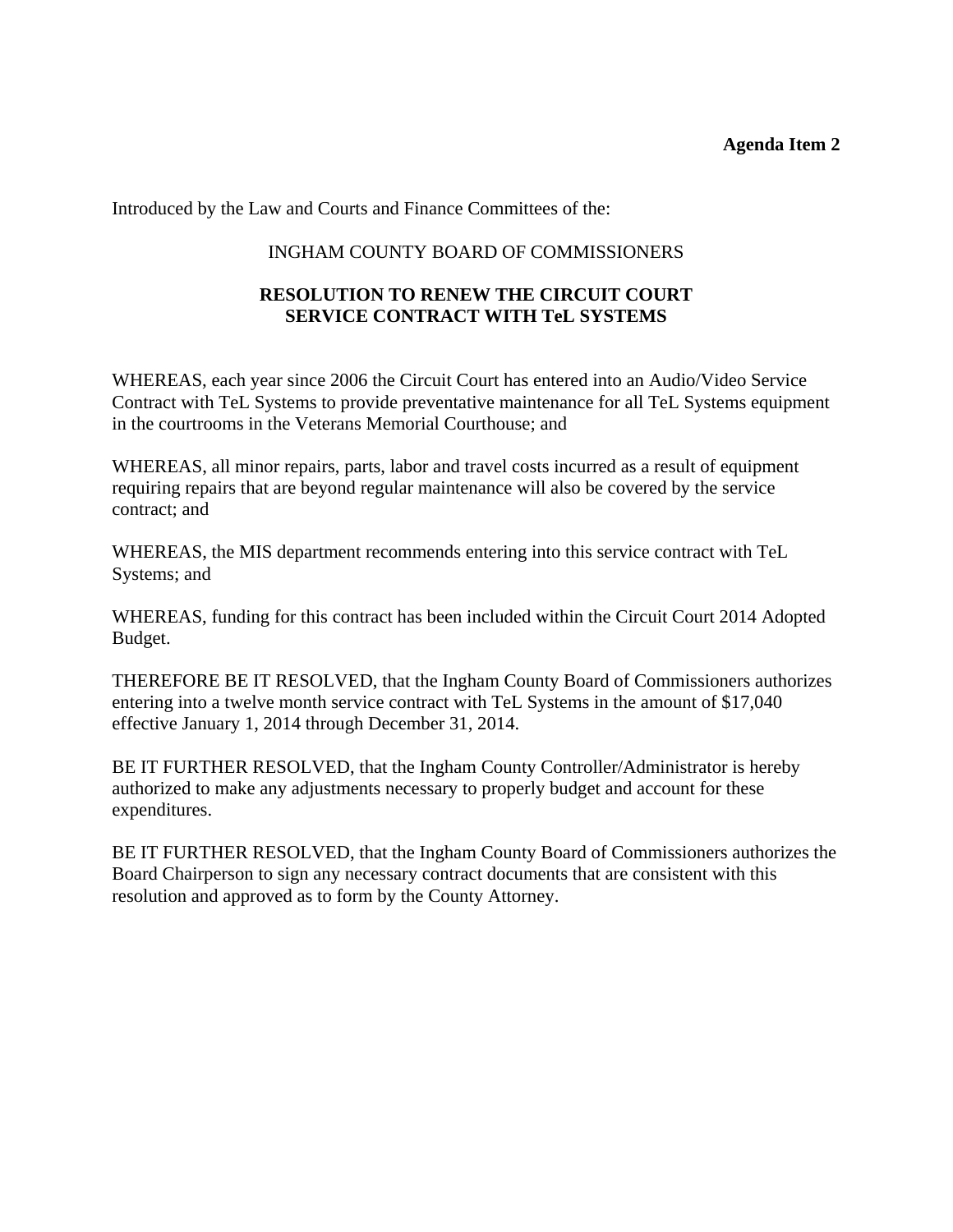#### **Agenda Item 3a**

# <span id="page-18-0"></span>**MEMORANDUM**

| To:   | <b>Ingham County Law and Courts Committee</b><br><b>Finance Committee</b>                                                |
|-------|--------------------------------------------------------------------------------------------------------------------------|
| From: | Sara Deprez                                                                                                              |
| Date: | February 19, 2014                                                                                                        |
| Re:   | Resolution for Authorization to Enter into a Three Year Contract with<br>Charlevoix County 7 <sup>th</sup> Probate Court |

This resolution would authorize entering into a three year contract with Charlevoix County  $7<sup>th</sup>$  Probate Court (more commonly referred to as "Recovery High") for the care and treatment of adjudicated juveniles, specifically juveniles with a substance abuse issue. The proposed contract time frame is February 27, 2014 to September 30, 2017. Historically, the Court has entered into yearly contracts with placements. Recently, the Board has authorized entering into three year contracts with various residential facilities to allow for better forecasting of residential costs.

Recovery High is a collaborative effort between Bay Area Substance Education Service (B.A.S.E.S.), Charlevoix Probate Court and Charlevoix Public School. The program provides extensive substance abuse education, intervention and treatment services to youth and their families. The youth reside in a court-licensed, specially trained foster home, attend a drug free school with significant court presence, and participate in intensive substance abuse services offered though B.A.S.E.S. Drug testing and involvement of family in the weekly Parent Group are also important components of the program.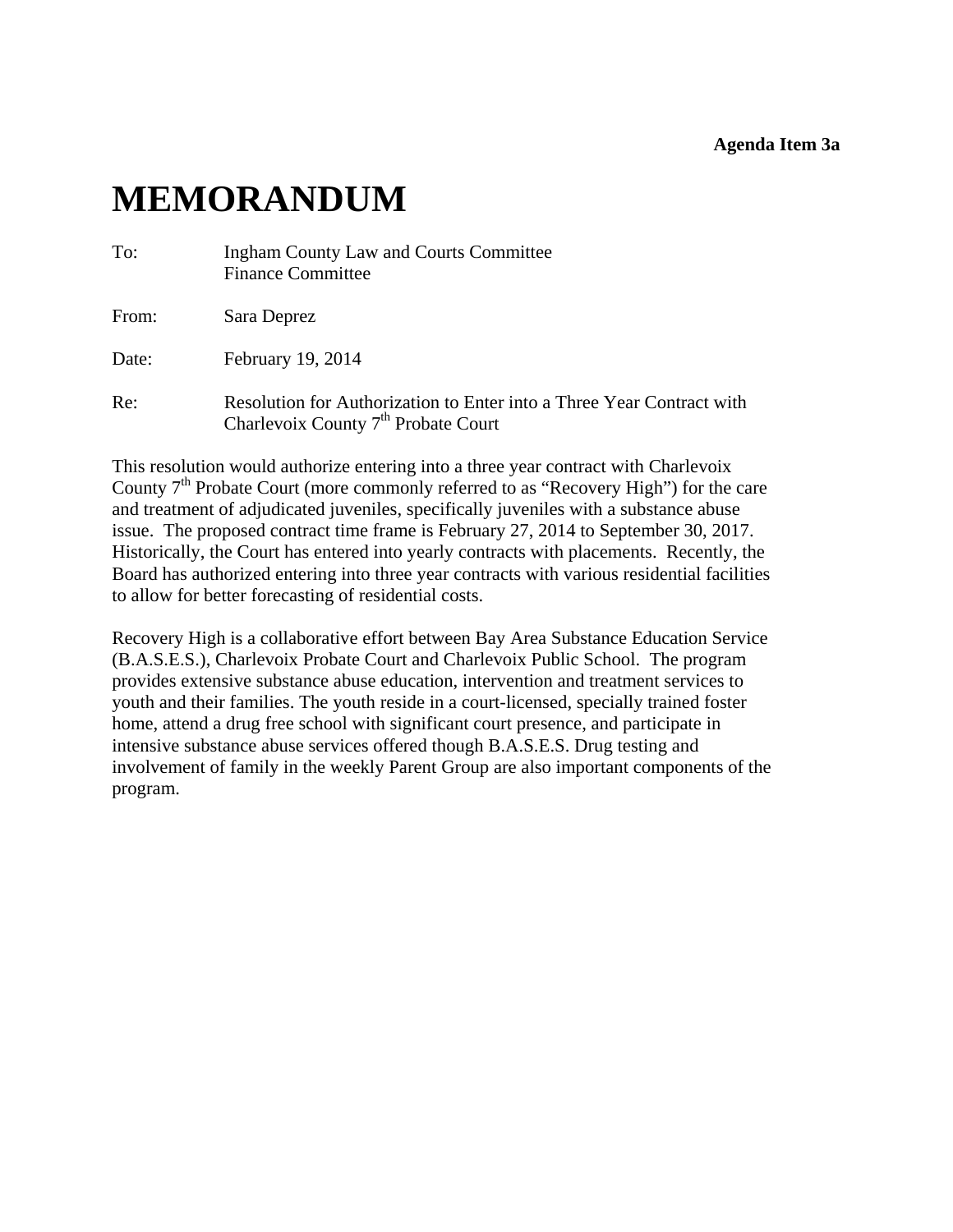Introduced by the Law and Courts and Finance Committees of the:

# INGHAM COUNTY BOARD OF COMMISSIONERS

# **RESOLUTION FOR AUTHORIZATION TO ENTER INTO A THREE YEAR CONTRACT WITH CHARLEVOIX COUNTY 7TH PROBATE COURT**

WHEREAS, the Ingham County Circuit Court Family Division would like to enter into a three year contract with Charlevoix County 7th Probate Court for the purpose of providing treatment intervention to adjudicated delinquent juveniles; and

WHEREAS, a three year contract allows for the County to better forecast residential costs for the coming budget years; and

WHEREAS, the Court, after hearing testimony and making findings, may issue an order placing juveniles in an appropriate treatment facility; and

WHEREAS, Charlevoix County 7th Probate Court runs a program called Recovery High which serves adjudicated court wards and offers a full continuum of services, including specialized foster care, educational services and treatment for substance abuse.

THEREFORE BE IT RESOLVED, that the Ingham County Board of Commissioners hereby authorizes an agreement with Charlevoix County 7th Probate Court for the care and treatment services of Court adjudicated youth not to exceed \$105 per day for the time period of February 27, 2014 through September 30, 2017.

BE IT FURTHER RESOLVED, that the funds for these placements will come from the Family Division's Institution Care - Other County line item (29266202 818000) within the Child Care Fund.

BE IT FURTHER RESOLVED, that the Chairperson of the Board of Commissioners is hereby authorized to sign any necessary contract documents on behalf of the County after approval as to form by the County Attorney.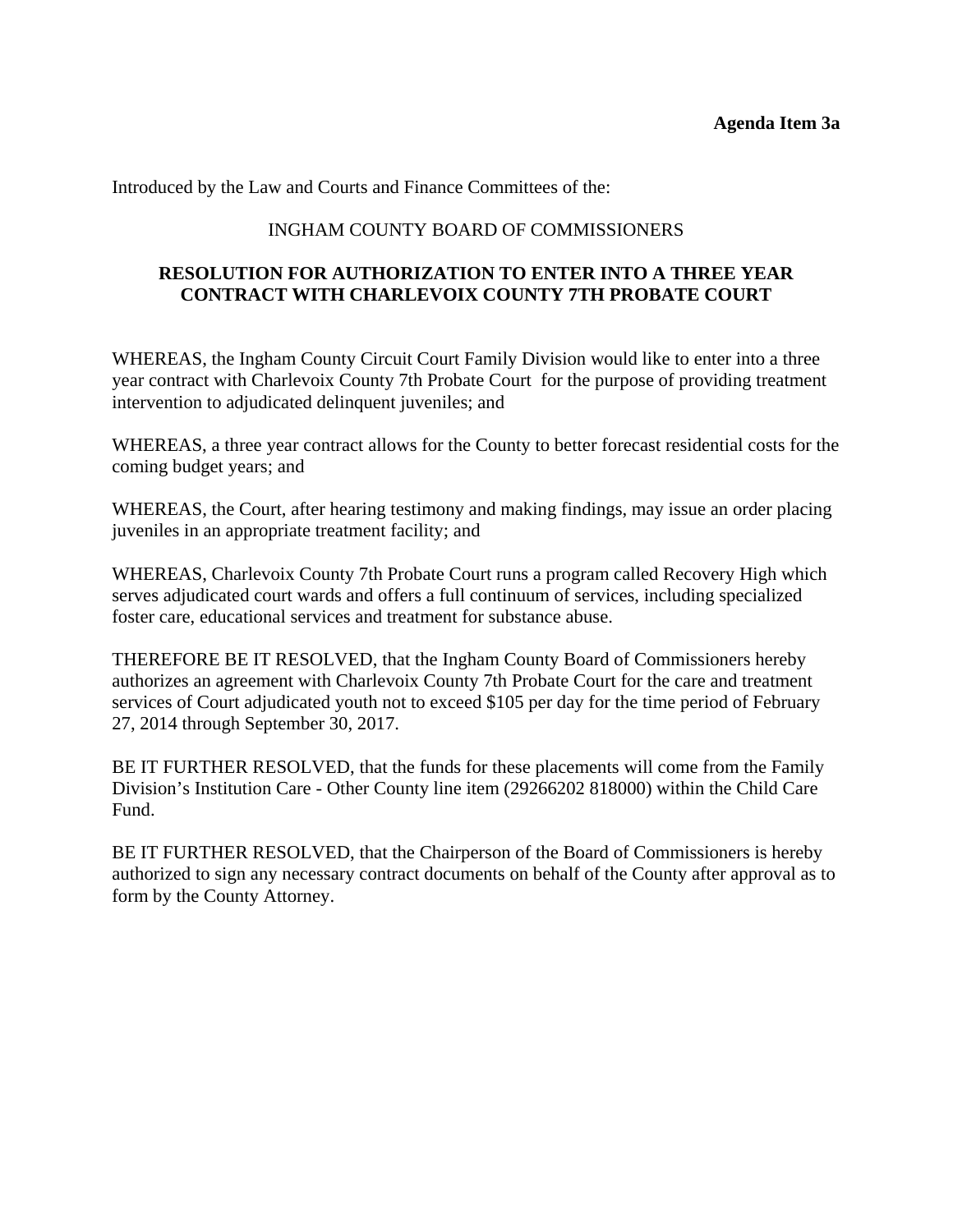# A**genda Item 3b**

<span id="page-20-0"></span>

| October 1, 2006 - December 31, 2006                                                                                                                                                                                                                                                                                 |                                                                                                                                                                                                                                                                                              | April 1, 2013 - June 30, 2013                                                                                                                                                                                                                                                                                                                            |                                                                                                                                                                                                                                                                                        | July 1, 2013 - September 30, 2013                                                                                                                                                                                                                                                                                                         |                                                                                                                                                                                                                                                                                           | October 1, 2013 - December 31, 2013                                                                                                                                                                                                                                                                                                     |                                                                                                                                                                                                                                                                             |
|---------------------------------------------------------------------------------------------------------------------------------------------------------------------------------------------------------------------------------------------------------------------------------------------------------------------|----------------------------------------------------------------------------------------------------------------------------------------------------------------------------------------------------------------------------------------------------------------------------------------------|----------------------------------------------------------------------------------------------------------------------------------------------------------------------------------------------------------------------------------------------------------------------------------------------------------------------------------------------------------|----------------------------------------------------------------------------------------------------------------------------------------------------------------------------------------------------------------------------------------------------------------------------------------|-------------------------------------------------------------------------------------------------------------------------------------------------------------------------------------------------------------------------------------------------------------------------------------------------------------------------------------------|-------------------------------------------------------------------------------------------------------------------------------------------------------------------------------------------------------------------------------------------------------------------------------------------|-----------------------------------------------------------------------------------------------------------------------------------------------------------------------------------------------------------------------------------------------------------------------------------------------------------------------------------------|-----------------------------------------------------------------------------------------------------------------------------------------------------------------------------------------------------------------------------------------------------------------------------|
| <b>INTAKE DIVISION</b>                                                                                                                                                                                                                                                                                              |                                                                                                                                                                                                                                                                                              |                                                                                                                                                                                                                                                                                                                                                          | <b>INTAKE DIVISION</b>                                                                                                                                                                                                                                                                 | <b>INTAKE DIVISION</b>                                                                                                                                                                                                                                                                                                                    |                                                                                                                                                                                                                                                                                           | <b>INTAKE DIVISION</b>                                                                                                                                                                                                                                                                                                                  |                                                                                                                                                                                                                                                                             |
| PETITIONS RECEIVED DURING THIS PERIOD: 357<br>78 INFORMAL DELINQUENCY<br>124 FORMAL DELINQUENCY<br>155 NEGLECT<br>142 Authorized<br>13 Not Authorized / Transferred                                                                                                                                                 |                                                                                                                                                                                                                                                                                              | PETITIONS RECEIVED DURING THIS PERIOD:<br><b>156 INFORMAL DELINQUENCY</b><br>70 FORMAL DELINQUENCY<br>239 NEGLECT<br>138 Authorized<br>101 Not Authorized / Transferred                                                                                                                                                                                  | 465                                                                                                                                                                                                                                                                                    | PETITIONS RECEIVED DURING THIS PERIOD:<br>117 INFORMAL DELINQUENCY<br>49 FORMAL DELINQUENCY<br>140 NEGLECT<br>115 Authorized<br>25 Not Authorized / Transferred                                                                                                                                                                           | 306                                                                                                                                                                                                                                                                                       | PETITIONS RECEIVED DURING THIS PERIOD:<br><b>144 INFORMAL DELINQUENCY</b><br>90 FORMAL DELINQUENCY<br>123 NEGLECT<br>86 Authorized<br>37 Not Authorized / Transferred                                                                                                                                                                   | 357                                                                                                                                                                                                                                                                         |
| PETITIONS DISPOSED DURING THIS PERIOD: 239                                                                                                                                                                                                                                                                          |                                                                                                                                                                                                                                                                                              | PETITIONS DISPOSED DURING THIS PERIOD:                                                                                                                                                                                                                                                                                                                   | 313                                                                                                                                                                                                                                                                                    | PETITIONS DISPOSED DURING THIS PERIOD:                                                                                                                                                                                                                                                                                                    | 288                                                                                                                                                                                                                                                                                       | PETITIONS DISPOSED DURING THIS PERIOD:                                                                                                                                                                                                                                                                                                  | 372                                                                                                                                                                                                                                                                         |
| 1). INFORMAL<br>0 Consent Calendar<br>2 Inactive<br>19 Transferred<br>22 Diverted<br>43 Total<br><b>Services Provided</b><br>21 Community Service<br>1 Cost<br>10 Counseling / Anger Management<br>3 Letters of Apology<br>4 MSU Diversion                                                                          | 2). FORMAL<br>A). Delinquency<br>61 Admission / No Contest<br>1 Bench Verdict<br><b>0</b> Designation Granted<br>18 Dismissed<br>0 Jury Verdict<br><sup>0</sup> Prosecutor Waiver<br>0 Nolle Prosegui<br>0 Traditional Waiver<br>80 Total<br><b>B). Nealect</b><br>63 Admission / No Contest | I). INFORMAL<br>1 Consent Calendar<br>0 Inactive<br>8 Transferred<br>33 Diverted<br>42 Total<br><b>Services Provided</b><br>11 Community Service<br>0 Cost<br>3 Counseling / Anger Management<br>8 Letters of Apology<br>68 MSU Adolescence Project                                                                                                      | 2). FORMAL<br>A). Delinquency<br>71 Admission / No Contest<br>0 Bench Verdict<br><sup>0</sup> Designation Granted<br>40 Dismissed<br>0 Jury Verdict<br>0 Prosecutor Waiver<br>0 Nolle Prosegui<br>0 Traditional Waiver<br>111 Total<br><b>B).</b> Neglect<br>73 Admission / No Contest | 1). INFORMAL<br>1 Consent Calendar<br>0 Inactive<br>9 Transferred<br>39 Diverted<br>49 Total<br><b>Services Provided</b><br>12 Community Service<br>0 Cost<br>1 Counseling / Anger Management<br>5 Letters of Apology<br>33 MSU Adolescence Project                                                                                       | 2). FORMAL<br>A). Delinquency<br>55 Admission / No Contest<br>1 Bench Verdict<br><b>0</b> Designation Granted<br>44 Dismissed<br>0 Jury Verdict<br>0 Prosecutor Waiver<br>0 Nolle Prosegui<br><b>0</b> Traditional Waiver<br>100 Total<br><b>B).</b> Neglect<br>49 Admission / No Contest | I). INFORMAL<br>5 Consent Calendar<br>0 Inactive<br>15 Transferred<br>79 Diverted<br>99 Total<br><b>Services Provided</b><br>0 Community Service<br>0 Cost<br>2 Counseling / Anger Management<br>1 Letters of Apology<br>46 MSU Adolescence Project                                                                                     | 2). FORMAL<br>A). Delinquency<br>64 Admission / No Contest<br>0 Bench Verdict<br>7 Designation Granted<br>33 Dismissed<br>0 Jury Verdict<br>0 Prosecutor Waiver<br>0 Nolle Prosequi<br>0 Traditional Waiver<br>104 Total<br><b>B).</b> Neglect<br>58 Admission / No Contest |
| 3 Restitution<br>1 School Progress<br>1 Substance Abuse<br>32 Other<br>76 Total                                                                                                                                                                                                                                     | 10 Bench Verdict<br>30 Dismissed / Withdrawn<br>11 Not Authorized<br>2 Transferred<br>116 Total                                                                                                                                                                                              | 0 Restitution<br>1 School Progress<br>1 Substance Abuse<br>15 Other<br>107 Total                                                                                                                                                                                                                                                                         | 21 Bench Verdict<br>27 Dismissed / Withdrawn<br>0 Jury Verdict<br>39 Not Authorized<br>0 Transferred<br>160 Total                                                                                                                                                                      | 0 Restitution<br>1 School Progress<br>3 Substance Abuse<br>14 Other<br>69 Total                                                                                                                                                                                                                                                           | 36 Bench Verdict<br>18 Dismissed / Withdrawn<br>0 Jury Verdict<br>30 Not Authorized<br>6 Transferred<br>139 Total                                                                                                                                                                         | 4 Restitution<br>0 School Progress<br>0 Substance Abuse<br>16 Other<br>69 Total                                                                                                                                                                                                                                                         | 20 Bench Verdict<br>32 Dismissed / Withdrawn<br>0 Jury Verdict<br>58 Not Authorized<br>1 Transferred<br>169 Total                                                                                                                                                           |
| <b>NEGLECT DIVISION</b>                                                                                                                                                                                                                                                                                             |                                                                                                                                                                                                                                                                                              |                                                                                                                                                                                                                                                                                                                                                          | <b>NEGLECT DIVISION</b>                                                                                                                                                                                                                                                                | <b>NEGLECT DIVISION</b>                                                                                                                                                                                                                                                                                                                   |                                                                                                                                                                                                                                                                                           | <b>NEGLECT DIVISION</b>                                                                                                                                                                                                                                                                                                                 |                                                                                                                                                                                                                                                                             |
| PROGRAM ACTIVITY DURING THIS PERIOD:<br>. PROGRAMS (JUVENILE STATS)<br>A). Intensive Nealect Services<br>20 Emergency Removal<br>113 Remain Active<br>11 Successful Dismissal<br>$\overline{2}$ Other<br>146 Total                                                                                                  | 194<br><b>B). Family Support Services</b><br>35 Remain Active<br>7 Successful Dismissal<br>6 Other<br>48 Total                                                                                                                                                                               | PROGRAM ACTIVITY DURING THIS PERIOD:<br>). PROGRAMS<br>A). Intensive Neglect Services<br>10 Emergency Removal<br>54 Remain Active<br>28 Successful Dismissal<br>$\overline{1}$ Other<br>93 Total<br>C). First Step Program<br>7 Remain Active<br>15 Successful Dismissal<br>1 Other                                                                      | 211<br><b>B). Family Support Services</b><br>75 Remain Active<br>8 Successful Dismissal<br>12 Other<br>95 Total                                                                                                                                                                        | PROGRAM ACTIVITY DURING THIS PERIOD:<br>1). PROGRAMS<br>A), Intensive Nealect Services<br>7 Emergency Removal<br>72 Remain Active<br>21 Successful Dismissal<br>$9$ Other<br>109 Total<br>C). First Step Program<br>6 Remain Active<br>1 Successful Dismissal<br>0 Other                                                                  | 206<br><b>B). Family Support Services</b><br>83 Remain Active<br>2 Successful Dismissal<br>5 Other<br>90 Total                                                                                                                                                                            | PROGRAM ACTIVITY DURING THIS PERIOD:<br><b>PROGRAMS</b><br>A), Intensive Neglect Services<br>2 Emergency Removal<br>67 Remain Active<br>15 Successful Dismissal<br>6 Other<br>90 Total<br>C). First Step Program<br>1 Remain Active<br>12 Successful Dismissal<br>0 Other                                                               | 200<br><b>B). Family Support Services</b><br>72 Remain Active<br>13 Successful Dismissal<br>12 Other<br>97 Total                                                                                                                                                            |
| <b>DEMOGRAPHICS</b><br>A). Gender<br>C). Age<br>86 Females<br>12 1-11 Months<br>108 Males<br>6 1 Years<br>B), Race<br>16 2 Years<br>12 3 Years<br>0 Asian / Oriental<br>27 Bi-Racial<br>7 4 Years<br>79 Black<br>12 5 Years<br>11 6 Years<br>5 Hispanic<br>5 7 Years<br>0 Native American<br>83 White<br>11 8 Years | 4 9 Years<br>0 18 Year<br>4 10 Years<br>0 19 Year<br>7 11 Years<br>8 12 Years<br>12 13 Years<br>19 14 Years<br><b>23 15 Years</b><br>16 16 Years<br>9 17 Years                                                                                                                               | $\overline{23}$ Total<br><b>DEMOGRAPHICS</b><br>A). Gender<br>C). Age<br>100 Females<br>3 1-11 Months<br>110 Males<br>$5$ 1 Years<br>B), Race<br>7 2 Years<br>7 3 Years<br>2 Asian / Oriental<br>15 Bi-Racial<br>9 4 Years<br>100 Black<br>11 5 Years<br>26 Hispanic<br>8 6 Years<br>O Native American<br>9 7 Years<br>67 White<br>10 8 Years<br>0 Other | 9 9 Years<br>3 18 Years<br>8 10 Years<br>0 19 Years<br>5 11 Years<br>7 12 Years<br>10 13 Years<br>15 14 Years<br>25 15 Years<br>39 16 Years<br>20 17 Years                                                                                                                             | 7 Total<br><b>DEMOGRAPHICS</b><br>A). Gender<br>C). Age<br>102 Females<br>7 1-11 Months<br>104 Males<br>$5$ 1 Years<br>B), Race<br>9 2 Years<br>10 3 Years<br>2 Asian / Oriental<br>30 Bi-Racial<br>5 4 Years<br>82 Black<br>13 5 Years<br>21 Hispanic<br>8 6 Years<br>0 Native American<br>8 7 Years<br>71 White<br>7 8 Years<br>0 Other | 5 9 Years<br>2 18 Years<br><b>10 10 Years</b><br>0 19 Years<br>3 11 Years<br>6 12 Years<br>9 13 Years<br><b>15 14 Years</b><br>31 15 Years<br>33 16 Years<br>20 17 Years                                                                                                                  | 13 Total<br><b>DEMOGRAPHICS</b><br>A), Gender<br>C). Age<br>92 Females<br>6 1-11 Months<br>108 Males<br>7 1 Years<br>8 2 Years<br>B), Race<br>10 3 Years<br>2 Asian / Oriental<br>27 Bi-Racial<br>4 4 Years<br>83 Black<br>13 5 Years<br>5 6 Years<br>24 Hispanic<br>0 Native American<br>9 7 Years<br>64 White<br>7 8 Years<br>0 Other | 6 9 Years<br>2 18 Years<br>$0$ 19 Years<br>5 10 Years<br>5 11 Years<br>5 12 Years<br>9 13 Years<br><b>11 14 Years</b><br>26 15 Years<br>39 16 Years<br>23 17 Years                                                                                                          |
|                                                                                                                                                                                                                                                                                                                     |                                                                                                                                                                                                                                                                                              | 2). PROGRAMS (ADULT STATS & INCLUDES DHS CASES)<br>A), Drug Court Services<br>12 Remain Active<br>1 Successful Dismissal<br>3 Unsuccessful Termination<br>16 Total                                                                                                                                                                                       | <b>DEMOGRAPHICS</b><br>A), Gender<br>B), Race<br>12 Females<br>0 Asian / Oriental<br>0 Bi-Racial<br>4 Males<br>1 Black<br>0 Hispanic<br>1 Native American<br>14 White<br>0 Other                                                                                                       | 2). PROGRAMS (ADULT STATS & INCLUDES DHS CASES)<br>A). Drug Court Services<br>12 Remain Active<br>2 Successful Dismissal<br>2 Unsuccessful Termination<br>16 Total                                                                                                                                                                        | <b>DEMOGRAPHICS</b><br>A), Gender<br>B), Race<br>14 Females<br>0 Asian / Oriental<br>0 Bi-Racial<br>2 Males<br>2 Black<br>0 Hispanic<br>0 Native American<br>14 White<br>0 Other                                                                                                          | 2). PROGRAMS (ADULT STATS & INCLUDES DHS CASES)<br>A). Drug Court Services<br>11 Remain Active<br>2 Successful Dismissal<br>2 Unsuccessful Termination<br>15 Total                                                                                                                                                                      | <b>DEMOGRAPHICS</b><br>A), Gender<br>B), Race<br>11 Females<br>0 Asian / Oriental<br>0 Bi-Racial<br>4 Males<br>2 Black<br>0 Hispanic<br>0 Native American<br>13 White<br>0 Other                                                                                            |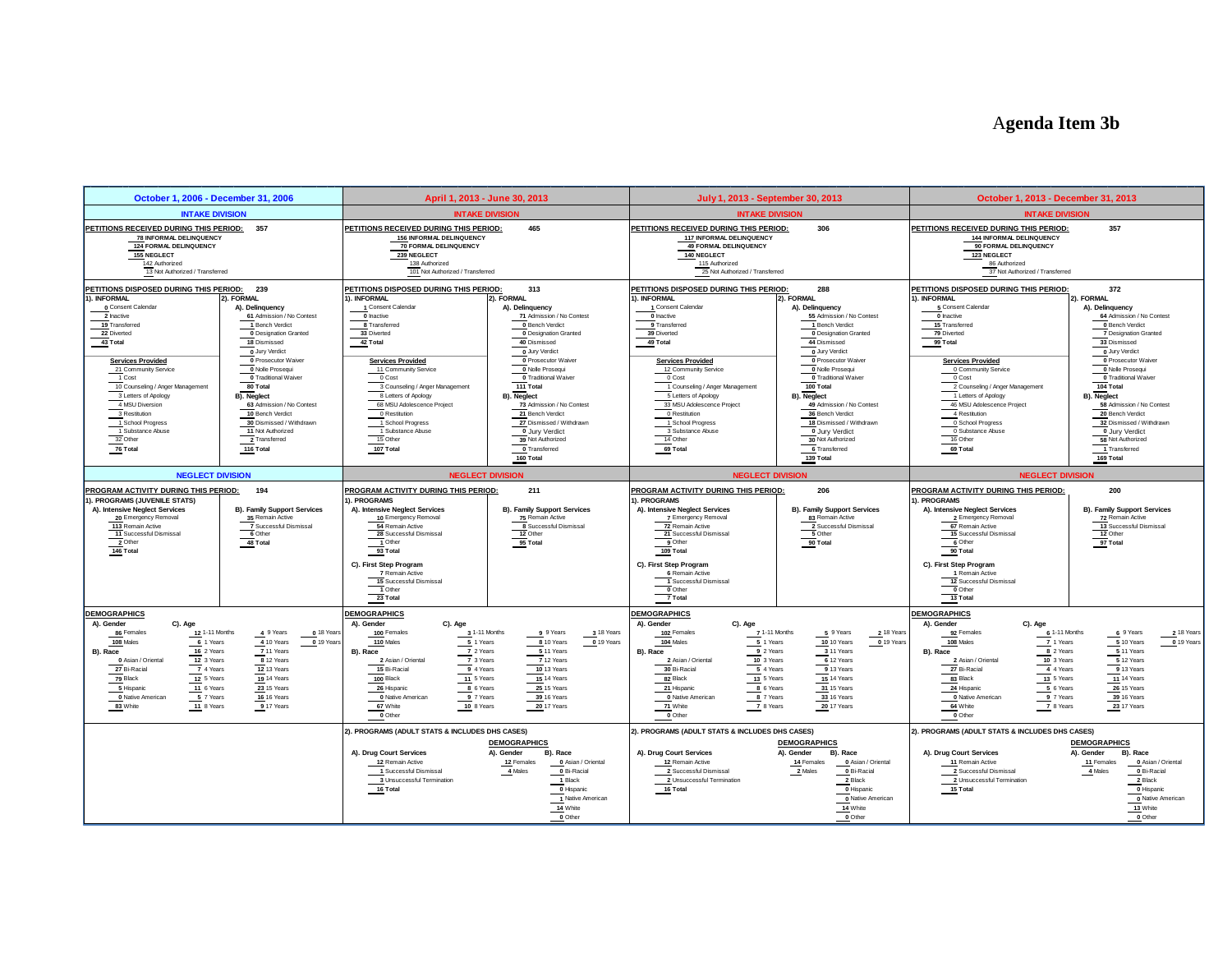# **Agenda Item 3b**

|                                                                                                                                                                                                                                                                                                    | October 1, 2006 - December 31, 2006                                                                                                                                                                                                                                                                                                      |                                                                                                                                                                                                                                                                                                   | April 1, 2013 - June 30, 2013                                                                                                                                                                                                                                                                                                                                                                                                                                                                                                                                                                                            |                                                                                                                                          |                                                                                                                                                                                                                                                                      |                                                                                                                                                      | July 1, 2013 - September 30, 2013                                                                                                                                                                                                                                                                                                                                                                                                                                                                                                                                                                                               |                                                                                                                                 |                                                                                                                                                                                                                                                                      |                                                                                                                                      | October 1, 2013 - December 31, 2013                                                                                                                                                                                                                                                                                                                                                                                                                                                                                                                                                                                           |                                                                                                                                    |
|----------------------------------------------------------------------------------------------------------------------------------------------------------------------------------------------------------------------------------------------------------------------------------------------------|------------------------------------------------------------------------------------------------------------------------------------------------------------------------------------------------------------------------------------------------------------------------------------------------------------------------------------------|---------------------------------------------------------------------------------------------------------------------------------------------------------------------------------------------------------------------------------------------------------------------------------------------------|--------------------------------------------------------------------------------------------------------------------------------------------------------------------------------------------------------------------------------------------------------------------------------------------------------------------------------------------------------------------------------------------------------------------------------------------------------------------------------------------------------------------------------------------------------------------------------------------------------------------------|------------------------------------------------------------------------------------------------------------------------------------------|----------------------------------------------------------------------------------------------------------------------------------------------------------------------------------------------------------------------------------------------------------------------|------------------------------------------------------------------------------------------------------------------------------------------------------|---------------------------------------------------------------------------------------------------------------------------------------------------------------------------------------------------------------------------------------------------------------------------------------------------------------------------------------------------------------------------------------------------------------------------------------------------------------------------------------------------------------------------------------------------------------------------------------------------------------------------------|---------------------------------------------------------------------------------------------------------------------------------|----------------------------------------------------------------------------------------------------------------------------------------------------------------------------------------------------------------------------------------------------------------------|--------------------------------------------------------------------------------------------------------------------------------------|-------------------------------------------------------------------------------------------------------------------------------------------------------------------------------------------------------------------------------------------------------------------------------------------------------------------------------------------------------------------------------------------------------------------------------------------------------------------------------------------------------------------------------------------------------------------------------------------------------------------------------|------------------------------------------------------------------------------------------------------------------------------------|
|                                                                                                                                                                                                                                                                                                    | <b>DELINQUENCY DIVISION</b>                                                                                                                                                                                                                                                                                                              |                                                                                                                                                                                                                                                                                                   | <b>DELINQUENCY DIVISION</b>                                                                                                                                                                                                                                                                                                                                                                                                                                                                                                                                                                                              |                                                                                                                                          |                                                                                                                                                                                                                                                                      |                                                                                                                                                      | <b>DELINQUENCY DIVISION</b>                                                                                                                                                                                                                                                                                                                                                                                                                                                                                                                                                                                                     |                                                                                                                                 |                                                                                                                                                                                                                                                                      | <b>DELINQUENCY DIVISION</b>                                                                                                          |                                                                                                                                                                                                                                                                                                                                                                                                                                                                                                                                                                                                                               |                                                                                                                                    |
| PROGRAM ACTIVITY DURING THIS PERIOD<br>). COURT ORDERED PROGRAMS 2). RESIDENTIAL PLACEMENT<br>36 Aftercare<br>42 Crossroads<br>86 In-Home Detention<br>92 Intensive Probation Services<br>23 Sex Offender Program<br>209 Standard Probation<br>162 Truancy Court<br>650 Total                      | A). In-State<br>8 Clarinda Transitional Living Center<br>2 Florence Crittenton Services<br>1 Havenwyck Hospital RTC<br>6 Highfields<br>4 Maurice Spears<br>7 Peckham Footprints Group Home<br><b>15 Shiawassee Detention Center</b><br>3 St. Vincent's Home<br>1 Turning Point Youth Center<br>5 Wedgwood Christian Services<br>52 Total | PROGRAM ACTIVITY DURING THIS PERIOD<br>1), COURT ORDERED PROGRAMS<br>23 Aftercare<br>8 Community Placement Program<br>228 In-Home Detention<br>41 Intensive Probation Services<br>21 Sex Offender Program<br>160 Standard Probation<br>98 Truancy Court<br>579 Total                              | 2). RESIDENTIAL PLACEMENT<br>A). In-State<br>0 Angel House<br>1 Bethany Christian Services<br>1 Eaton County Youth Facility<br>0 Eagle Village, Inc.<br>0 Havenwyck Hospital RTC<br>0 Highfields Phoenix Program<br>1 Highfields Stabilization Program<br>0 Holy Cross Children's Services<br>4 Lakeside Academy<br>5 Maurice Spears<br>1 New Hope Youth & Family Services<br>1 Ottawa County Youth Facility<br>2 Pine Rest Christian Mental Health<br>4 Spectrum Juvenile Justice Services<br>0 St. Vincent's Home<br>2 Starr Commonwealth<br>1 Turning Point Youth Center<br>0 Wedgwood Christian Services<br>23 Total |                                                                                                                                          | PROGRAM ACTIVITY DURING THIS PERIOD<br>). COURT ORDERED PROGRAMS<br>35 Aftercare<br>10 Community Placement Program<br>218 In-Home Detention<br>37 Intensive Probation Services<br>25 Sex Offender Program<br>153 Standard Probation<br>45 Truancy Court<br>523 Total |                                                                                                                                                      | 2). RESIDENTIAL PLACEMENT<br>A). In-State<br>0 Angel House<br>1 Bethany Christian Services<br><b>0 Eaton County Youth Facility</b><br>0 Eagle Village, Inc.<br>0 Havenwyck Hospital RTC<br>0 Highfields Phoenix Program<br>2 Highfields Stabilization Program<br>0 Holy Cross Children's Services<br>4 Lakeside Academy<br>4 Maurice Spears<br>1 New Hope Youth & Family Services<br>0 Ottawa County Youth Facility<br>1 Pine Rest Christian Mental Health<br>4 Spectrum Juvenile Justice Services<br>0 St. Vincent's Home<br>1 Starr Commonwealth<br>1 Turning Point Youth Center<br>0 Wedgwood Christian Services<br>19 Total |                                                                                                                                 | PROGRAM ACTIVITY DURING THIS PERIOD<br>). COURT ORDERED PROGRAMS<br>24 Aftercare<br>11 Community Placement Program<br>195 In-Home Detention<br>39 Intensive Probation Services<br>23 Sex Offender Program<br>150 Standard Probation<br>88 Truancy Court<br>530 Total |                                                                                                                                      | 2). RESIDENTIAL PLACEMENT<br>A). In-State<br>0 Angel House<br>1 Bethany Christian Services<br><b>0 Eaton County Youth Facility</b><br>O Eagle Village, Inc.<br>0 Havenwyck Hospital RTC<br>0 Highfields Phoenix Program<br>1 Highfields Stabilization Program<br>0 Holy Cross Children's Services<br>1 Lakeside Academy<br>3 Maurice Spears<br>0 New Hope Youth & Family Services<br>Ottawa County Youth Facility<br>0 Pine Rest Christian Mental Health<br>5 Spectrum Juvenile Justice Services<br>0 St. Vincent's Home<br>1 Starr Commonwealth<br>1 Turning Point Youth Center<br>0 Wedgwood Christian Services<br>13 Total |                                                                                                                                    |
|                                                                                                                                                                                                                                                                                                    | B). Out-of-State<br>5 Clarinda Academy<br>2 Girls and Boys Town<br>10 Glen Mills Schools<br>6 Mingus Mountain Academy<br>13 Muncie Reception & Diagnostic<br>6 Normative Services, Inc.<br>7 Woodward Academy<br>49 Total                                                                                                                |                                                                                                                                                                                                                                                                                                   | B). Out-of-State<br>0 Abraxas Academy<br>16 Boys Town<br>0 Clarinda Academy<br>7 Glen Mills Schools<br>1 KidsPeace Mesabi Academy<br>0 Midwest Center for Youth & Families<br>2 Mingus Mountain Academy<br>0 Mountain Home<br>1 Normative Services, Inc.<br>0 Rite of Passage<br>1 Woodward Academy<br>28 Total<br>C). Local Group Homes<br>6 Clarinda Transitional Living Center<br>7 Peckham Footprints Group Home<br>13 Total                                                                                                                                                                                         |                                                                                                                                          |                                                                                                                                                                                                                                                                      |                                                                                                                                                      | B). Out-of-State<br>0 Abraxas Academy<br>14 Boys Town<br>0 Clarinda Academy<br>4 Glen Mills Schools<br>O KidsPeace Mesabi Academy<br>0 Midwest Center for Youth & Families<br>1 Mingus Mountain Academy<br>0 Mountain Home<br>1 Normative Services, Inc.<br>0 Rite of Passage<br>1 Woodward Academy<br>21 Total<br>C). Local Group Homes<br>7 Clarinda Transitional Living Center<br>6 Peckham Footprints Group Home<br>$13$ Total                                                                                                                                                                                              |                                                                                                                                 |                                                                                                                                                                                                                                                                      |                                                                                                                                      | B). Out-of-State<br>0 Abraxas Academy<br>4 Boys Town<br>O Clarinda Academy<br>2 Glen Mills Schools<br>0 KidsPeace Mesabi Academy<br>0 Midwest Center for Youth & Families<br>1 Mingus Mountain Academy<br>0 Mountain Home<br>0 Normative Services, Inc.<br>0 Rite of Passage<br>0 Woodward Academy<br>7 Total<br>C). Local Group Homes<br>7 Clarinda Transitional Living Center<br>6 Peckham Footprints Group Home<br>13 Total                                                                                                                                                                                                |                                                                                                                                    |
| <b>DEMOGRAPHICS</b>                                                                                                                                                                                                                                                                                |                                                                                                                                                                                                                                                                                                                                          | <b>DEMOGRAPHICS</b>                                                                                                                                                                                                                                                                               |                                                                                                                                                                                                                                                                                                                                                                                                                                                                                                                                                                                                                          |                                                                                                                                          | <b>DEMOGRAPHICS</b>                                                                                                                                                                                                                                                  |                                                                                                                                                      |                                                                                                                                                                                                                                                                                                                                                                                                                                                                                                                                                                                                                                 |                                                                                                                                 | <b>EMOGRAPHICS</b>                                                                                                                                                                                                                                                   |                                                                                                                                      |                                                                                                                                                                                                                                                                                                                                                                                                                                                                                                                                                                                                                               |                                                                                                                                    |
| . COURT ORDERED PROGRAMS                                                                                                                                                                                                                                                                           | 2). RESIDENTIAL PLACEMENT                                                                                                                                                                                                                                                                                                                | I). COURT ORDERED PROGRAMS                                                                                                                                                                                                                                                                        | 2). RESIDENTIAL PLACEMENT                                                                                                                                                                                                                                                                                                                                                                                                                                                                                                                                                                                                |                                                                                                                                          | ). COURT ORDERED PROGRAMS                                                                                                                                                                                                                                            |                                                                                                                                                      | 2). RESIDENTIAL PLACEMENT                                                                                                                                                                                                                                                                                                                                                                                                                                                                                                                                                                                                       |                                                                                                                                 | . COURT ORDERED PROGRAMS                                                                                                                                                                                                                                             |                                                                                                                                      | 2). RESIDENTIAL PLACEMENT                                                                                                                                                                                                                                                                                                                                                                                                                                                                                                                                                                                                     |                                                                                                                                    |
| A). Gender<br>C). Age<br>217 Females<br>0 7 Years<br>433 Males<br>0 8 Years<br>0 9 Years<br>B). Race<br>2 10 Years<br>6 11 Years<br>2 Asian / Oriental<br>2 Bi-Racial<br><b>40 12 Years</b><br>316 Black<br>85 13 Years<br><b>115 14 Years</b><br>65 Hispanic<br>0 Native American<br>194 15 Years | A). Gender<br>C). Age<br>38 Females<br>0 7 Years<br>62 Males<br>0 8 Years<br>0 9 Years<br>0 10 Years<br>B). Race<br>$0$ 11 Years<br>0 Asian / Oriental<br>0 Bi-Racial<br>3 12 Years<br>55 Black<br>7 13 Years<br><b>17 14 Year:</b><br>14 Hispanic<br>0 Native American<br>31 15 Years                                                   | A). Gender<br>C). Age<br>110 Females<br>0 7 Years<br>0 8 Years<br>229 Males<br>0 9 Years<br>1 10 Years<br>B). Race<br>1 Asian / Oriental<br>1 11 Years<br>20 Bi-Racial<br><b>10 12 Years</b><br>27 13 Years<br>170 Black<br><b>51 14 Years</b><br>34 Hispanic<br>1 Native American<br>99 15 Years | A). Gender<br>22 Females<br>40 Males<br>B). Race<br>0 Asian / Oriental<br>1 Bi-Racial<br>38 Black<br>6 Hispanic<br>0 Native American                                                                                                                                                                                                                                                                                                                                                                                                                                                                                     | C). Age<br>0 7 Years<br>0 8 Years<br>0 9 Years<br>0 10 Years<br>011 Years<br>112 Years<br>0 13 Years<br>2 14 Years<br><b>14 15 Years</b> | A). Gender<br>79 Females<br>196 Males<br>B). Race<br>1 Asian / Oriental<br>17 Bi-Racial<br>145 Black<br>28 Hispanic<br>1 Native American                                                                                                                             | C). Age<br>0 7 Years<br>0 8 Years<br>0 9 Years<br>1 10 Years<br>4 11 Years<br><b>12 12 Years</b><br><b>14 13 Years</b><br>35 14 Years<br>70 15 Years | C). Age<br>A). Gender<br>21 Females<br>32 Males<br>B). Race<br>0 Asian / Oriental<br>1 Bi-Racial<br>32 Black<br>6 Hispanic<br>0 Native American                                                                                                                                                                                                                                                                                                                                                                                                                                                                                 | 0 7 Years<br>0 8 Years<br>0 9 Years<br>0 10 Years<br>0 11 Years<br>1 12 Years<br>1 13 Years<br>1 14 Years<br><b>12 15 Years</b> | A). Gender<br>103 Females<br>234 Males<br>B). Race<br>3 Asian / Oriental<br>18 Bi-Racial<br>170 Black<br>35 Hispanic<br>3 Native American                                                                                                                            | C). Age<br>0 7 Years<br>0 8 Years<br>0 9 Years<br>0 10 Years<br>211 Years<br>7 12 Years<br>29 13 Years<br>60 14 Years<br>90 15 Years | A). Gender<br>18 Females<br>15 Males<br>B). Race<br>0 Asian / Oriental<br>1 Bi-Racial<br>20 Black<br>2 Hispanic<br>0 Native American                                                                                                                                                                                                                                                                                                                                                                                                                                                                                          | C). Age<br>0 7 Years<br>0 8 Years<br>0 9 Years<br>0 10 Years<br>0 11 Years<br>0 12 Years<br>1 13 Years<br>1 14 Years<br>9 15 Years |
| 145 16 Years<br>265 White<br>60 17 Years<br>3 18 Years<br>0 19 Years                                                                                                                                                                                                                               | 32 16 Years<br>32 White<br><b>10 17 Year</b><br>1 18 Year<br>0 19 Years                                                                                                                                                                                                                                                                  | 113 White<br>101 16 Years<br>43 17 Years<br>$0$ Other<br>4 18 Years<br>1 19 Years<br>1 20 Years                                                                                                                                                                                                   | 17 White<br>0 Other                                                                                                                                                                                                                                                                                                                                                                                                                                                                                                                                                                                                      | 21 16 Years<br>22 17 Years<br>2 18 Years<br>0 19 Years<br>0 20 Years                                                                     | 83 White<br>$0$ Other                                                                                                                                                                                                                                                | 96 16 Years<br><b>40 17 Years</b><br>3 18 Years<br>0 19 Years<br>0 20 Years                                                                          | 14 White<br>0 Other                                                                                                                                                                                                                                                                                                                                                                                                                                                                                                                                                                                                             | 16 Years<br>19 17 Years<br>3 18 Years<br>0 19 Years<br>0 20 Years                                                               | 108 White<br>0 Other                                                                                                                                                                                                                                                 | 95 16 Years<br>49 17 Years<br>5 18 Years<br>0 19 Years<br>0 20 Years                                                                 | 10 White<br>0 Other                                                                                                                                                                                                                                                                                                                                                                                                                                                                                                                                                                                                           | 8 16 Years<br>10 17 Years<br>4 18 Years<br>0 19 Years<br>0 20 Years                                                                |